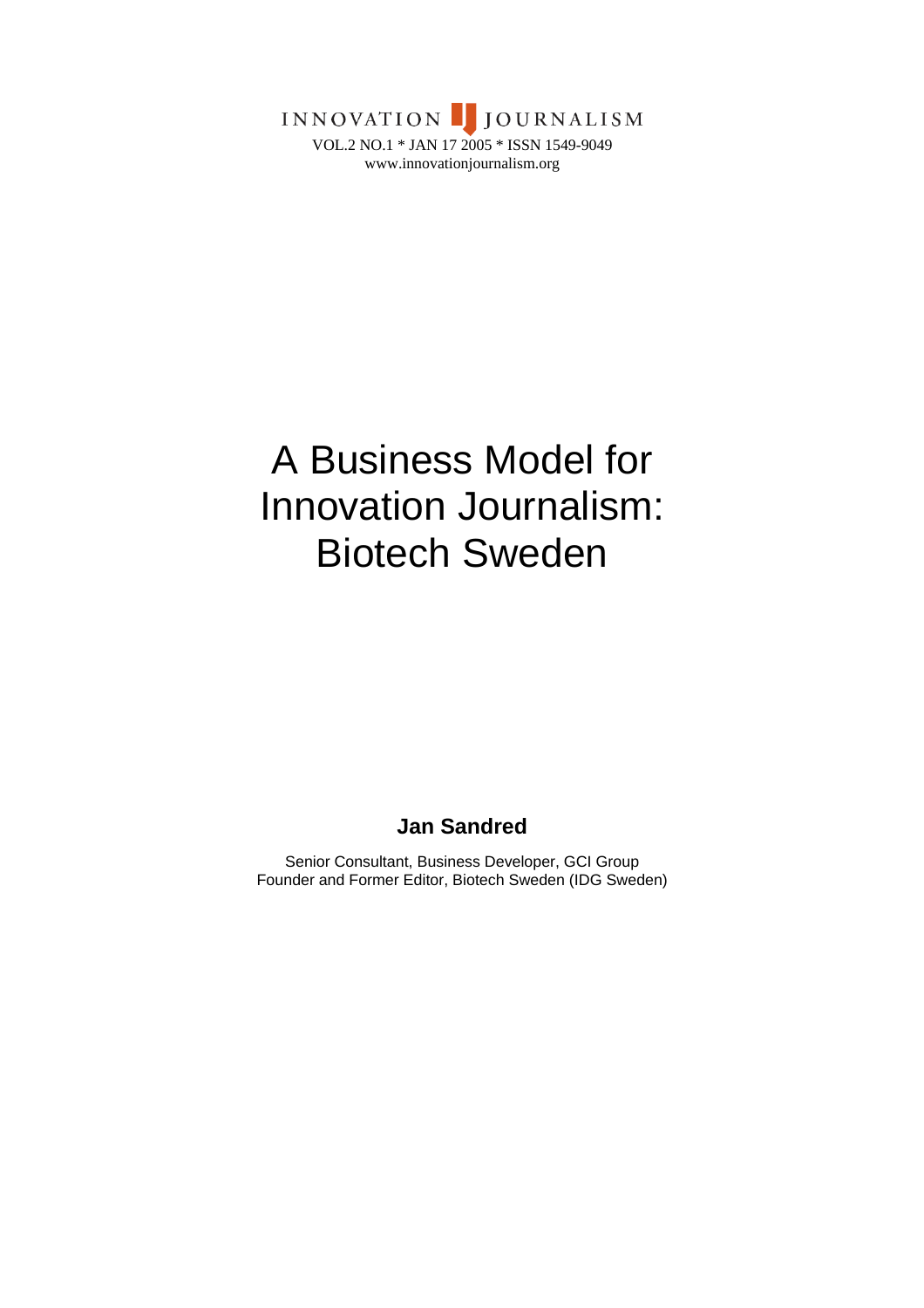| $\mathbf{1}$ |                                                                                 |  |
|--------------|---------------------------------------------------------------------------------|--|
|              | 1.1                                                                             |  |
|              | 1.1.1                                                                           |  |
|              | 1.1.2                                                                           |  |
|              | 1.2                                                                             |  |
|              | 1.3                                                                             |  |
|              | 1.4                                                                             |  |
| 2            | A BUSINESS OPPORTUNITY FOR INNOVATION JOURNALISM  8                             |  |
|              | 2.1                                                                             |  |
|              | 2.1.1                                                                           |  |
|              | 2.1.2                                                                           |  |
|              | 2.1.3                                                                           |  |
|              | Find a Non Price Sensitive Uninformed Target Group That Wants to Read9<br>2.1.4 |  |
|              | 2.1.5                                                                           |  |
|              | 2.1.6                                                                           |  |
|              | 2.1.7                                                                           |  |
|              | 2.1.8                                                                           |  |
|              | 2.1.9                                                                           |  |
|              | 2.1.10                                                                          |  |
|              | 2.1.11                                                                          |  |
|              | 2.1.12                                                                          |  |
| 3            |                                                                                 |  |
|              | 3.1                                                                             |  |
|              | 3.1.1                                                                           |  |
|              | 3.1.2                                                                           |  |
|              | 3.1.3                                                                           |  |
|              | 3.2                                                                             |  |
|              | 3.2.1                                                                           |  |
|              | 3.2.2                                                                           |  |
|              | 3.2.3                                                                           |  |
| 4            |                                                                                 |  |
|              | 4.1                                                                             |  |
|              | 4.2                                                                             |  |
|              | 4.2.1                                                                           |  |
|              | 4.2.2                                                                           |  |
|              | 4.2.3                                                                           |  |
|              | 4.3                                                                             |  |
|              | 4.3.1                                                                           |  |
|              | 4.3.2                                                                           |  |
|              | 4.3.3                                                                           |  |
|              | 4.4                                                                             |  |
| 5            |                                                                                 |  |
| 6            |                                                                                 |  |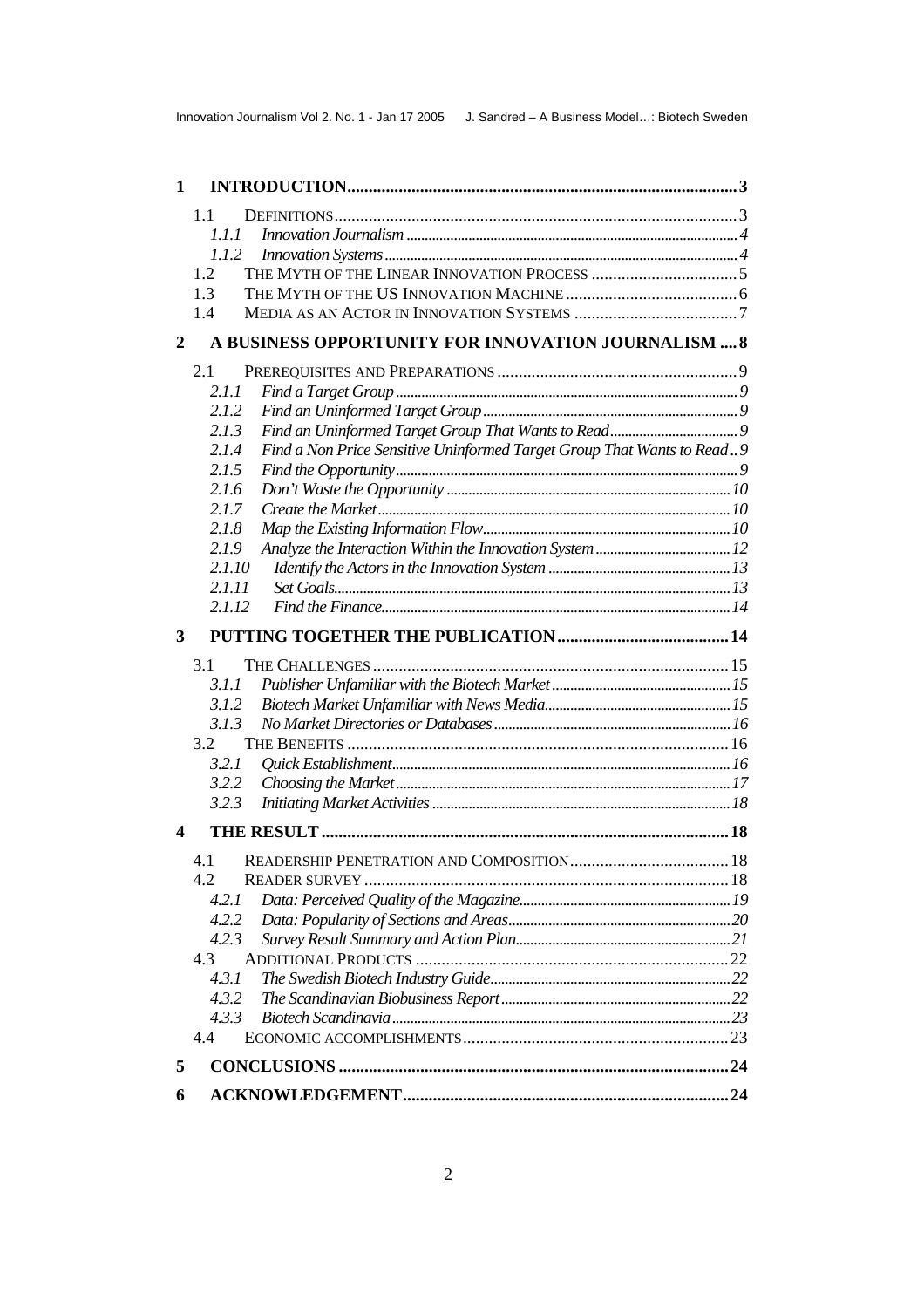# <span id="page-2-0"></span>**A Business Model for Innovation Journalism: Biotech Sweden**

**Innovation systems can offer readerships and commercial markets for innovation journalism<sup>1</sup> [.](#page-2-1) Editor Jan Sandred identified in 2001 a business opportunity for a magazine covering the Swedish biotechnology innovation system. The Swedish business-to-business magazine Biotech Sweden was created for the biotech market by IDG Sweden, a subsidiary of International Data Group. A project group<sup>2</sup> was set up in 2001, producing the magazine that became a commercial [an](#page-2-2)d editorial success, proving the commercial validity of the concept innovation journalism. This paper describes the business model and the steps involved in setting up Biotech Sweden as an innovation journalism publication.** 

(A first draft of this paper was presented Apr 2004 at the First Conference on Innovation Journalism<sup>3</sup>)

*"Journalism will kill you, but it keeps you alive while you're at it." Horace Greely, 1811 – 1872, American newspaper editor, founder of the New York Tribune.* 

# 1 Introduction

## **1.1 Definitions**

l

A "business model" is a strategy that describes how a business will make money and from whom. It is used to help decide the best way how to sell and market the products or services. Once implemented, the strategy can be adjusted as the market and its actors (in this case readers and advertisers) develop, experiences from the operations develop, and the goals become more refined.

Innovation is more than just new technology. Peter Drucker defines innovation as "the act that endows resources with a new capacity to create wealth". That could be a new, or significantly improved, service, product, production technique, or management method.

<span id="page-2-1"></span><sup>&</sup>lt;sup>1</sup> The Role of Journalism in Innovation Systems, Nordfors, David, Innovation Journalism Vol.1 No.7, November 8 2004. www.innovationjournalism.org/archive/INJO-1-7.pdf

<span id="page-2-2"></span><sup>&</sup>lt;sup>2</sup> The Biotech Sweden project group 2001 – 2004, in alphabetical order: Kristina Andersson, Subscriptions; Fredrik Bernsel, Editor-in-Chief; Lennart Ekner, Sales; Olov Kalderén, Layout Editor; Jonas Lindholm, Sales Manager; Maria Nilsson, Webmaster; Sven-Erik Remmare, Project Leader; Jan Sandred, Editor, Founder.

<span id="page-2-3"></span><sup>&</sup>lt;sup>3</sup> The First Conference on Innovation Journalism – Conference Papers. Innovation Journalism Vol.1 No.3, May 3 2004. www.innovationjournalism.org/archive/INJO-1-3.pdf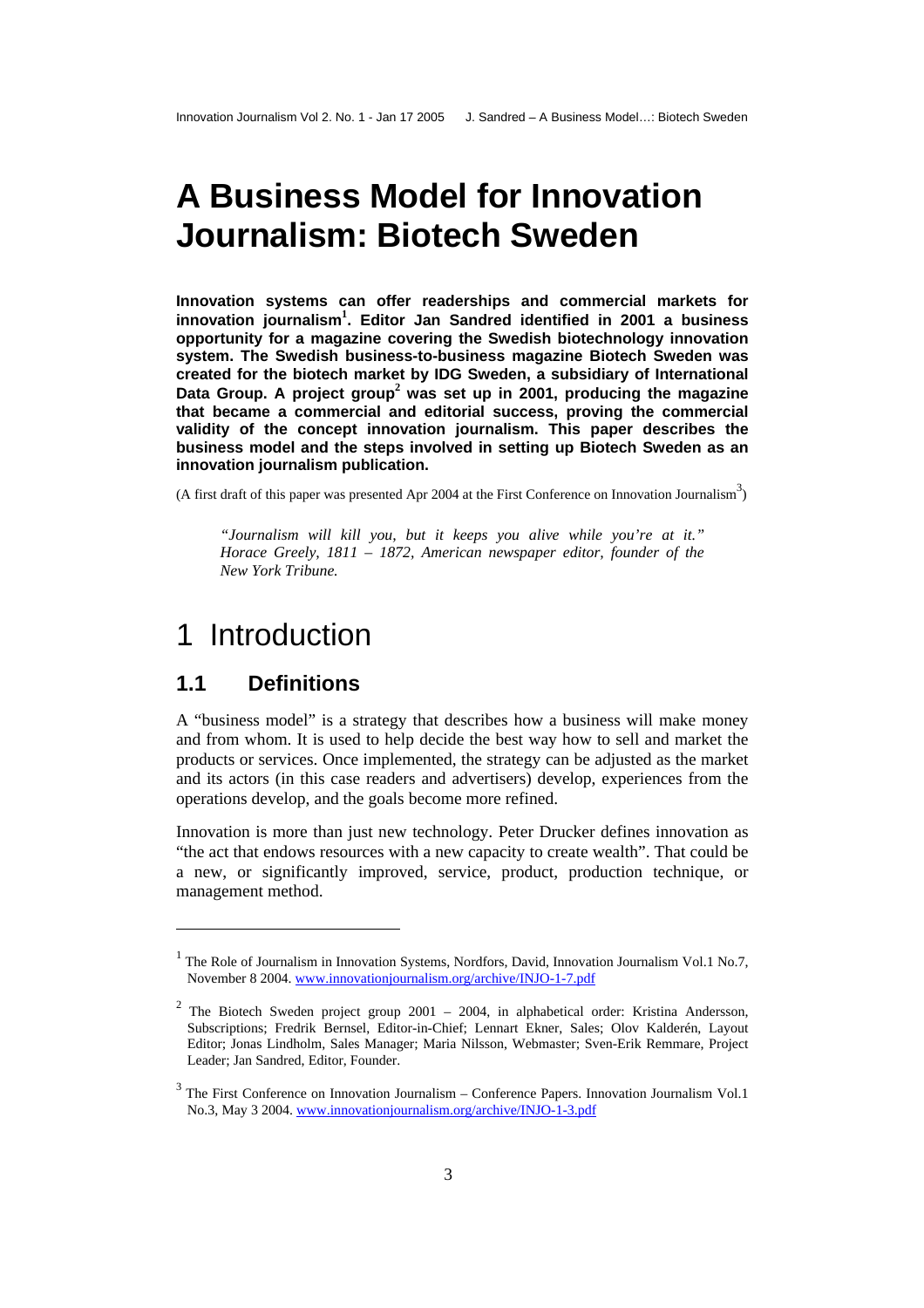#### 1.1.1 Innovation Journalism

<span id="page-3-0"></span>"Innovation Journalism" is journalism covering the innovation system, in the same way political journalism that covers the political system, or business journalism that covers the stock market and it's actors. Journalism about innovation is not

new, but Innovation Journalism was identified a concept and a type of journalism on its own merits for the first time in 2003 by David Nordfors<sup>[4](#page-3-1)</sup>.

A successful innovation system depends on the interaction and shared knowledge between different professions, such as engineers, business executives, academics, and politicians.

Innovation journalism examines and scrutinizes the interactions, synergies, companies, political actions and the emerging technologies within this system, which would not be visible in an analysis of individual companies, only probing the stock market, or just reviewing the technology.

The aim of this paper is to present a successful case study and to give a better understanding of the readers' information needs and how to develop a valid business model.

 $\overline{a}$ 

#### 1.1.2 Innovation Systems

#### **Figure 1. The Innovation System**

A traditional model of the innovation system:



A modern model of the innovation system:



Technological knowledge drives modern economies.<sup>[5](#page-3-2)</sup> The transformation of science and technology into economic goods is nothing new. What is new is the how this process has intensified in the last half-century and the increased reliance of industry on knowledge originated in academic institutions.

<span id="page-3-1"></span><sup>4</sup> D. Nordfors. "The Concept of Innovation Journalism and a Programme for Developing it", *VINNOVA Information* VI 2003:5, ISSN 1650-3120, Nov. 2003. Also published in *Innovation Journalism*, Vol. 1 No. 1, May 2004. [http://www.innovationjournalism.org/archive/INJO-1-1.pdf](http://www.innovationjournalism.org/archive/INJO-1-3.pdf)

<span id="page-3-2"></span><sup>&</sup>lt;sup>5</sup> "Exploring the Black Box: Technology, economics and history", Nathan Rosenberg, Cambridge University Press, 1994.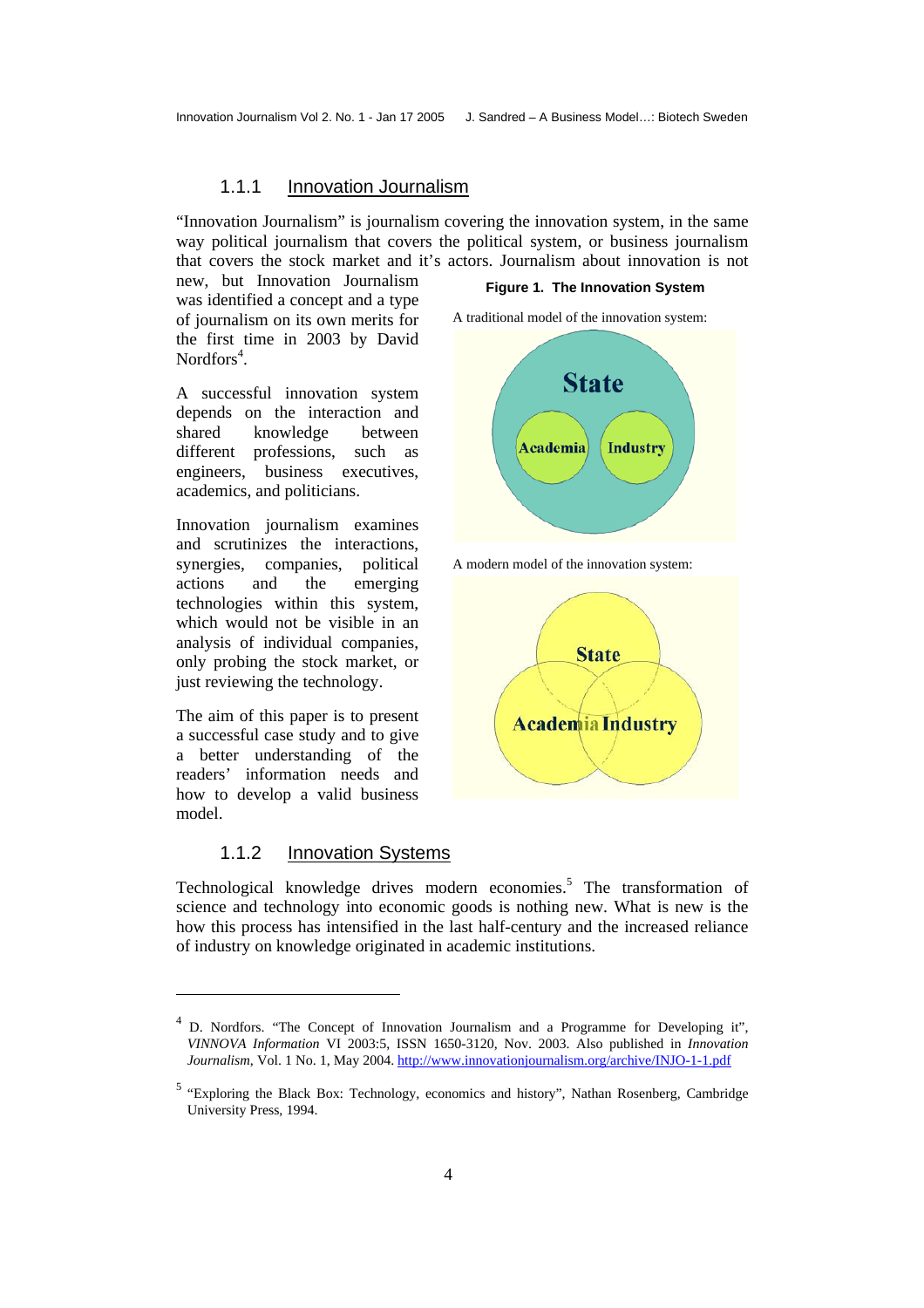<span id="page-4-0"></span>Traditionally the state has been seen as the driving force for national economic growth. The state funds research in academia to serve the industry with highly skilled personnel. The industry receives startup funding through government programs like interest-free loans. Big governmental investments like the U.S. Apollo project created the modern IT and material industry. In Sweden the development of the fighter aircraft Jas 39 Gripen also was a political investment in growth.

But today industrial innovation is not done isolated by entrepreneurs in companies or universities. Not only scientists, technicians and business executives are needed to commercialize an innovation, but also lawyers, capitalists and marketing people. And in addition the political system is deeply involved, especially in regulated high-tech areas such as telecom, health care, biotechnology and environmental technology. Consequently the innovative process depends on economic, political, social and cultural factors, and these factors in turn depend on each other.

## **1.2 The Myth of the Linear Innovation Process**

Innovation is not a linear process. The innovation process is a nested system of feedback-loops between basic research, applied research, development and commercialization, as illustrated in the figure to the right<sup>[6](#page-4-1)</sup>. And at the end of the

day, after a long tedious innovation process, the development phase often leads to the conclusions that the inventions actually don't work at a reasonable cost, or there is no market for them, but someone has another idea.

This commercialization process takes time, for pharmaceutical companies up to  $10$ ,  $15$  years. Meanwhile the market changes, economy changes, politics changes, values change, society changes, and strategies

l

# **Commercialization of research is not linear 6**



change. As a result, the process often ends up with new unanticipated applications, because when the planned application does not work on the market, the innovators will try to save their project by changing the application of their technology.

<span id="page-4-1"></span>Charles W. Wessner. in "Commercialization of Academic Research Results", (Nordfors ed.,  $<sup>6</sup>$  Figure from "Major Trends and Mechanisms to Commercialize Research Results in the U.S." by</sup> Sandred, Wessner co-eds.) VFI 2003:01, Vinnova 2003. http://www.vinnova.se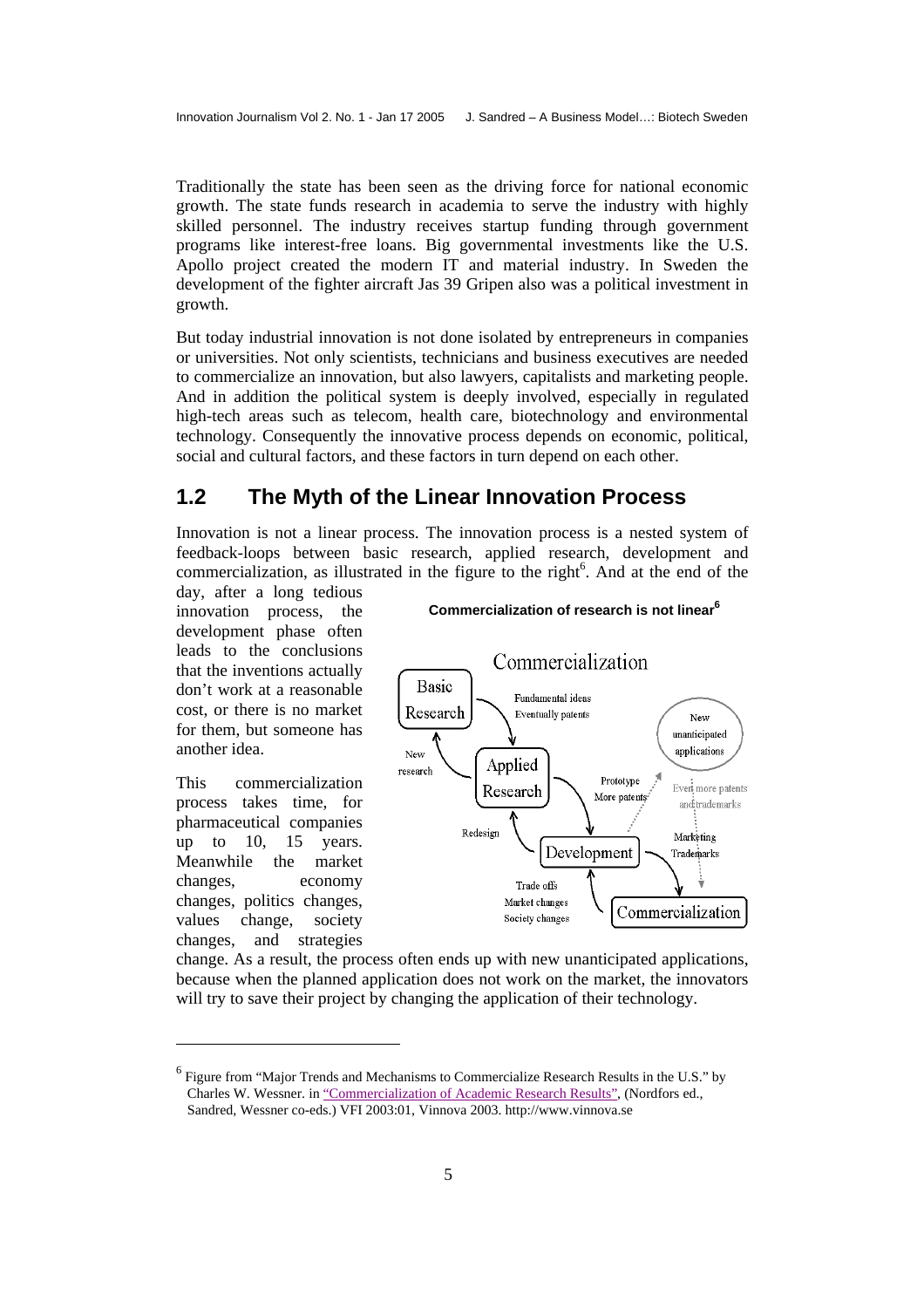<span id="page-5-0"></span>After that, new businesses must deal with threats like management failure, technology obsolescence, alternative business models, debilitating legal proceedings and hostile acquisitions. And if they succeed they must deal with fierce competition on the market.

## **1.3 The Myth of the US Innovation Machine**

There is a myth in Europe that the United States have is this highly well oiled innovation machine – The government put money in the universities and out pop biotech start-ups, which instantly became Amgen. It just isn't so.

Innovative regions need a favorable environment, a "habitat", of the physical, legal, and social mechanisms that is needed for fast product development and commercialization[.7](#page-5-1) Silicon Valley is the foremost example of a beneficial environment for innovation and entrepreneurship. It is a gathering place for researchers, entrepreneurs, venture capitalists, and skilled workers who turn new ideas into innovative products and services.<sup>[8](#page-5-2)</sup>

Many places around the world try to copy the success of Silicon Valley by building science parks, facilitate access to capital and start technology transfer programs.

But a science park is not enough. Academia and politicians must together set the right conditions and recruit innovative companies into the park; otherwise they become only real estate developments.

Access to venture capital is not enough. Politicians and industry must together set the right regulatory regime; otherwise the venture capital companies just become banks.

A university technology transfer program is not enough. Academia and industry must together develop favorable conditions and mechanisms for co-evolution of ideas between industry and the university; otherwise the program starves to death.

The key issue is the interaction, the sharing of knowledge and experience in this environment. Given the right environment people form networks. They make business with each other; they share their experiences; they learn from each other and have constructive discussions on various research and business topics.

The success of an innovation system depends on the interaction and shared knowledge between these different players.

<span id="page-5-1"></span><sup>&</sup>lt;sup>7</sup> "The Silicon Valley Edge – A Habitat for Innovation and Entrepreneurship", Chong-Moon Lee, William F. Miller, Marguerite Gong Hancock, Henry S. Rowan, Stanford University Press, 2000.

<span id="page-5-2"></span><sup>8</sup> Joint Venture's 2004 Index of Silicon Valley.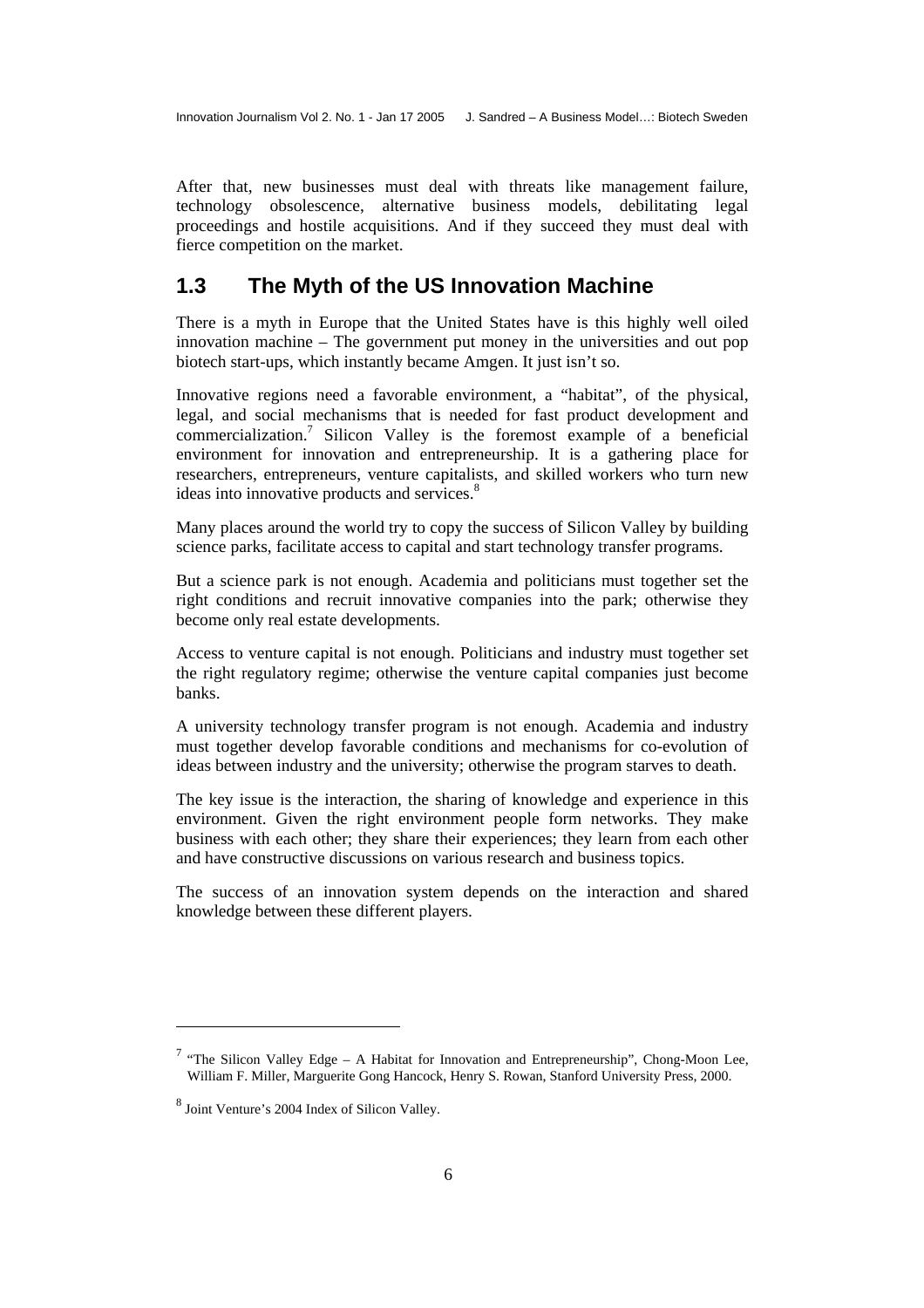# <span id="page-6-0"></span>**1.4 Media as an Actor in Innovation Systems**

Today it is widely known that media is the primary source of information within politics, academics and industry. How the journalist tells the story impacts society. Thus media becomes an active component – an actor and not an observer – of the system. [9,](#page-6-1) [10,](#page-6-2) [11,](#page-6-3) [12,](#page-6-4) [13](#page-6-5) 

The media cannot tell you what to think, but they can affect what you think. This is known as the media's "public agenda setting role", or the media's power to define the significant issues of the day.<sup>14</sup> Media plays a crucial role in enabling different issues to become acknowledged as public issues. Media directly influences the public agenda, and that in turn affects the policy agenda.<sup>15</sup>

People follow the news, discuss the news and often act on it. And, believe it or not, they trust media.[16](#page-6-8) Therefore media creates the common shared knowledge between the actors in the innovation system.

But in reality the shared knowledge is rather superficial and people have a different impression and different understanding of the same information. The reason is that different actors mostly read different media. The academics have their magazines, the politicians their, and the industry their trade publication and financial magazines.

The same news is treated differently in different media. The trade publications do their story, the business press focus on the stock market, the science magazines concentrates on the scientific issues, and so forth.

So, within a specific innovation system like biotechnology there is a lack of knowledge about what's really going on. There is a lack of good common information sources.

<span id="page-6-1"></span><sup>&</sup>lt;sup>9</sup> "News: A Reader", Howard Tumber ed., Oxford University Press, 1999.

<span id="page-6-2"></span><sup>&</sup>lt;sup>10</sup> "Mass Media and Society", James Curran, Michael Gourevitch eds, Oxford University Press, 2000.

<span id="page-6-3"></span><sup>&</sup>lt;sup>11</sup> "Television and the Public Sphere, Citizenship, Democracy and the Media", Peter Dahlgren, Sage, 1995.

<span id="page-6-4"></span><sup>12 &</sup>quot;Political Communication Ethics An Oxymoron?" Robert E Denton ed. Praeger, 2000.

<span id="page-6-5"></span><sup>&</sup>lt;sup>13</sup> "Communication for and Against Democracy", Mark Raboy, Peter A Bruck, eds. Black Rose Books, 1989.

<span id="page-6-6"></span><sup>&</sup>lt;sup>14</sup> "Do the Media Govern? Politicians, Voters and Reporters in America", Shanto Iyengar, Richard Reeves eds. Sage 1997.

<span id="page-6-7"></span><sup>15 &</sup>quot;Agenda-Setting", James W Dearing, Everett M Rogers, Thousand Oaks, 1996.

<span id="page-6-8"></span><sup>&</sup>lt;sup>16</sup> "Just the Facts: How "Objectivity" Came to Define American Journalism", David Mindich, 1998.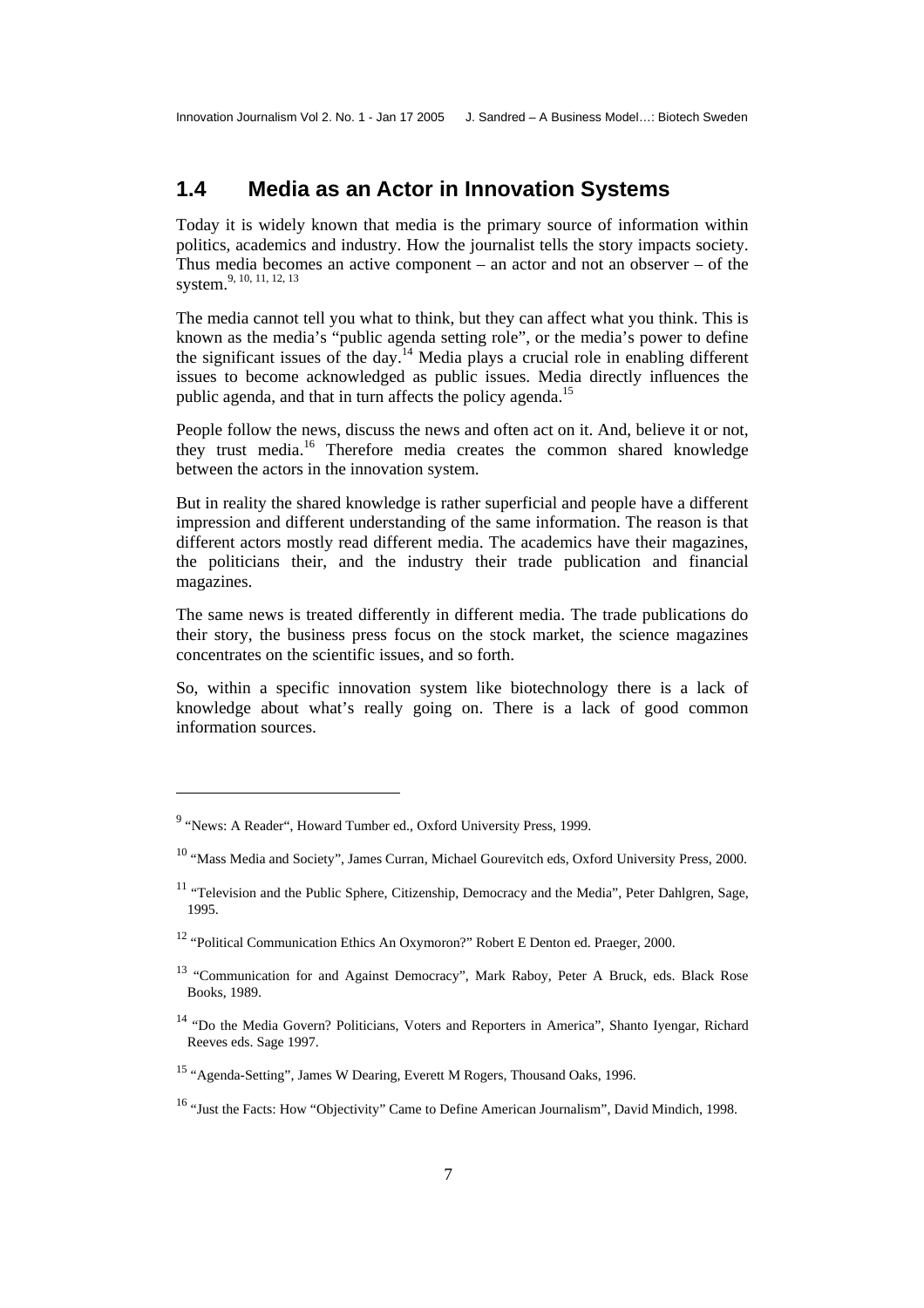<span id="page-7-0"></span>The largest cost for the information **The Role of Media in Innovation Systems**  departments within corporations is the collection and distribution of information from different sources to inform the right persons within a company.<sup>17</sup> That is to inform the professionals within a corporation about important issues happening within different areas that affect the innovation process, for instance new policy issues that concerns the product developers or new technologies that concerns the marketing department, and so forth.

 $\overline{a}$ 





Here is a business opportunity for new media based on innovation journalism that creates a quality common knowledge within an innovation system.

# 2 A Business Opportunity for Innovation Journalism

Nordfors suggests that each type of innovation system – National, Regional or Sectoral - is a market for innovation journalism, i.e. National, Regional and Sectoral Innovation Journalism<sup>18</sup>. Biotech Sweden is in these terms an example of Sectoral Innovation Journalism.

A Sectoral Innovation System is different from an industrial sector. An "industrial sector" is a way of grouping industries doing similar things. The sectoral innovation system consists of a wide variety of industries and professions that are needed for an area of innovation to be succesful. It is key to write for all actors. There is no problem writing for a wide audience.

Within explanatory journalism there exists well-developed methods and tools to write for an uninformed reader how complicated things work, for example to produce "popular science".

The key issue is to never underestimate the reader's intelligence. But also never overrate the reader's knowledge.

<span id="page-7-1"></span><sup>&</sup>lt;sup>17</sup> Mark Vadasz, Executive Information Manager GE Health Care (formerly Amersham Biosciences), Gunilla Wredenberg, Information Consultant CGI Rinfo, Swedish Association of Information Managers. Private communication.

<span id="page-7-2"></span><sup>&</sup>lt;sup>18</sup> The Role of Journalism in Innovation Systems, Nordfors, David, Innovation Journalism Vol.1 No.7, November 8 2004. www.innovationjournalism.org/archive/INJO-1-7.pdf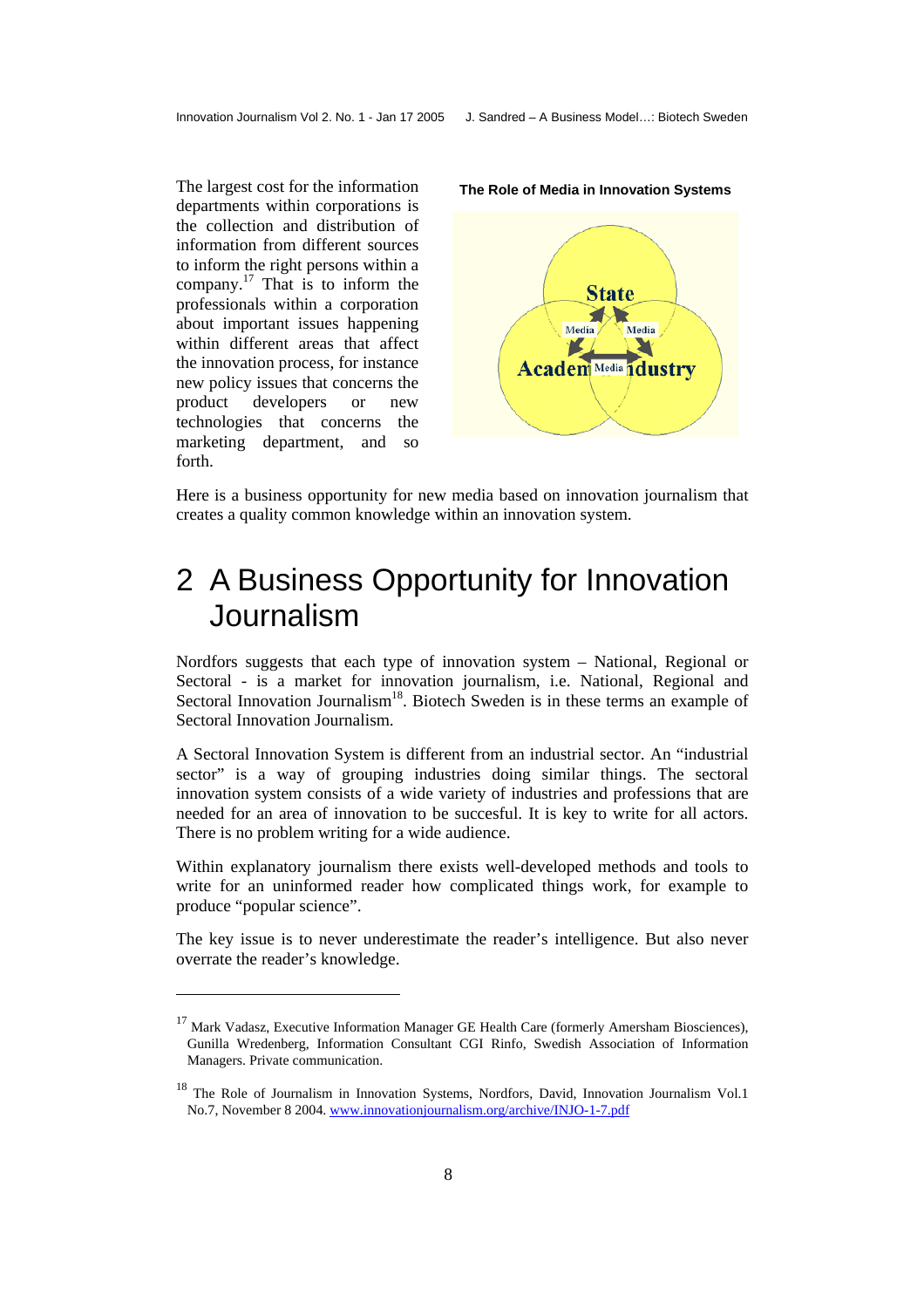## <span id="page-8-0"></span>**2.1 Prerequisites and Preparations**

#### 2.1.1 Find a Target Group

There must be a well-defined target group. Magazines are read by people and not by companies. Even the most expensive multimillion dollar equipment or longterm outsourcing service, are bought by persons that makes non-rational and emotional decisions.

Given that the magazine is filled with brilliant editorial content, there are also a few market prerequisites:

#### 2.1.2 Find an Uninformed Target Group

There must be a need for a specific sort of information from the target group. It is easy to talk oneself into the idea that an audience needs the information they want to provide. This is not true. For example wedding magazines, magazines for people that have recently become parents or product review magazines, are by definition not interesting after the wedding is over, the baby is born, or once you have bought the product. It this cases a business model that builds on single copies or short-term subscription is preferred.

#### 2.1.3 Find an Uninformed Target Group That Wants to Read

In Sweden there's a rule of thumb in making magazines that says "Half of the target group don't read. And the other half must be convinced." People can have a lot of excuses for not reading magazines: lack of time, unfamiliarity, or just reluctance.

It is necessary to market the magazine to the target group. Usually it takes three to five years to get a magazine profitable. It takes deep pockets and a lot of effort.

#### 2.1.4 Find a Non Price Sensitive Uninformed Target Group That Wants to Read

But a potential need is not enough. The subscribers must have the money to pay for the magazine. New entrepreneurs are information-hungry, but short on cash. With the increasing number of free publications and the popularity of Internet, it is almost impossible to charge for general news or general information.

As private persons we are usually stingy when it comes to paying for information. Innovative businesses on the other hand, are very much dependant on what they learn. If they can save money or earn money based on useful information, they will pay well for compelling editorial content. A real edge is the key.

#### 2.1.5 Find the Opportunity

Magazines are expensive and advertisements are the main financial source. The market must have powerful potential advertisers interested in reaching the magazines target group. And other market channels like direct mail must not easily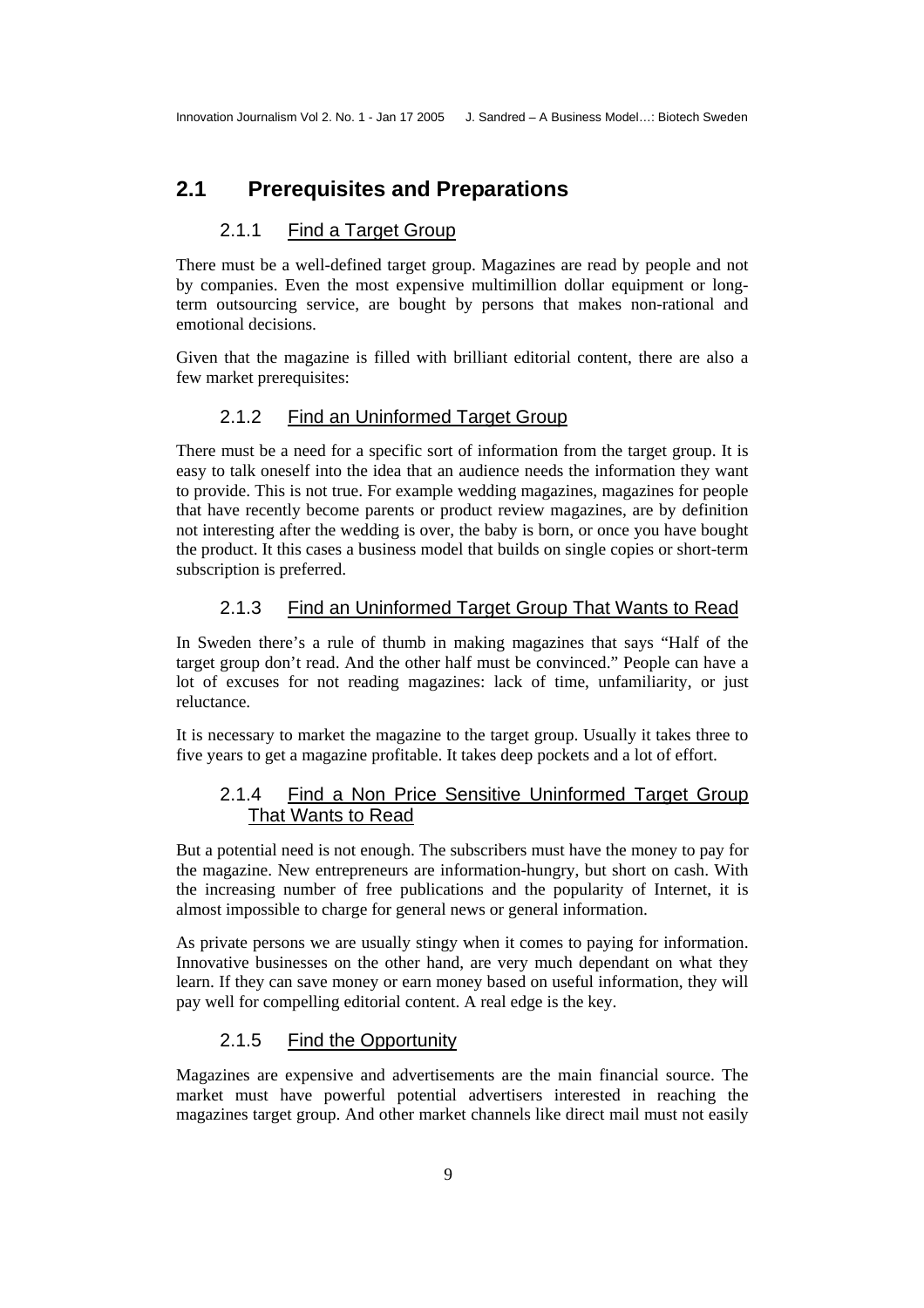<span id="page-9-0"></span>reach the target group; otherwise these market channels will most certainly already have exploited the market.

#### 2.1.6 Don't Waste the Opportunity

Beat the competition. Don't let competitors exploit or take the niche. Publishing is intensely competitive.

Finding a new market is a catch 22. Once a profitable appears on market others will quickly follow.

#### 2.1.7 Create the Market

New markets are not discovered – they are created. For example Apple defined the term "user friendly interface". At the time when the Macintosh was introduced in 1984 it was not given that "user friendly interface" meant mouse, point-and-click, windows and icons.

The biotechnology market is a quite recent one. The expression "biotechnology" is used in many different ways. There are nearly as many definitions of it as there are people. It was essential for us to choose a definition that defined a suitable market for the publication. We wanted to find a good definition of "biotechnology" that matched the criteria above.

It turned out that the most important part was to define what biotechnology is not. The magazine was deliberately named "Biotech" and not "Life Science", as the term "life science" was cumbersome and used to broadly, which made it difficult to find a well-defined and appropriate target group.

Biotechnology was also defined not to be "health care" or "medical technology". In that case things like syringes and wheel chairs had to be included, which intuitively is not biotech. Also the health care industry already had several publications. The most important Swedish publications are Dagens Medicin, Läkartidningen, Incitament, Medicament, Landstingsvärlden and Pharma Industry.

Finally, biotechnology was defined as "the art of biological engineering", or more precise "to develop, produce, analyze, or use biological systems on a cellular or molecular level."

#### 2.1.8 Map the Existing Information Flow

Traditionally, business-to-business publications are formed within an industry, usually a trade organization, written by people who have insights in the trade and/or the technology. The scope of Biotech Sweden was wider.

Knowledge is more than information and facts. There are several theories about knowledge flow and how knowledge is created, but the predominant model - the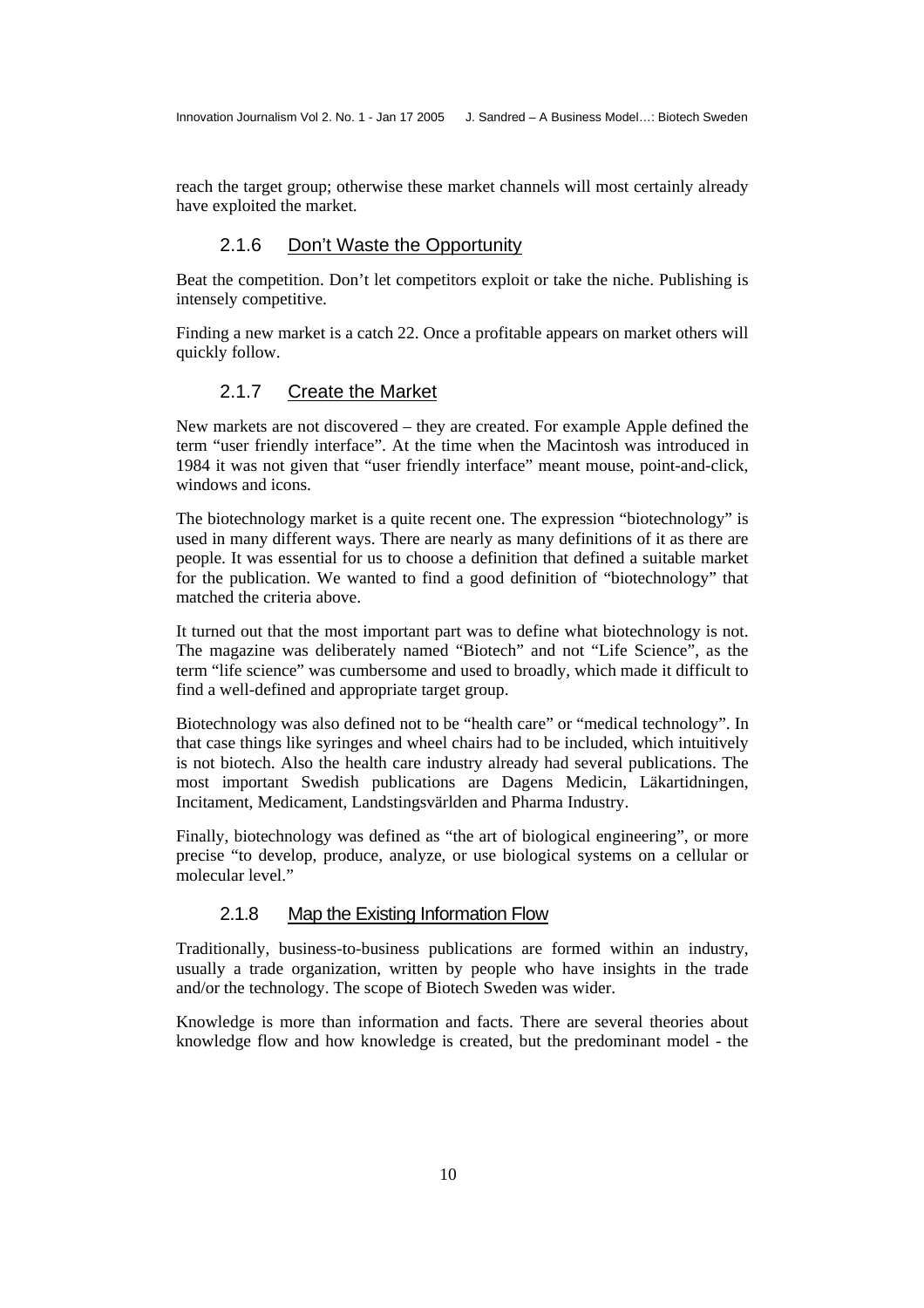constructivist model - believes that humans construct all knowledge in their minds. $^{19}$  $^{19}$  $^{19}$ 

Knowledge requires learning and is an organic, not mechanical, process. Individuals create their knowledge by using different intentional or intuitive learning strategies, together with her or his unique knowledge influenced by culture, experience, skills and talent. Individuals must be able to hypothesize, predict and transform information, to construct knowledge.

Knowledge does not exist outside the human mind and therefore it cannot flow between individuals and even less "between organizations or companies".

What can flow is information and opinion. Meaningful knowledge is created through reflection and by discussion of information and facts among individuals.

The biotechnology market has a very large number of information sources, such as scientific peer reviewed journals, seminars, conferences and proceedings, books, technical reports, consultants and experts. And an increasingly part of the biotechnology information is marketing material and analysts reports.

The knowledge and the flow of information are prerequisite for innovations. For example, more than in other industries biotech companies are dependent on close collaboration with academic researchers for their success.<sup>[20](#page-10-1)</sup>

A pilot study was made in 2001 by interviewing biotechnology executives and researchers in biotech companies in Uppsala on what type of information services and resources they need. One result was that they very often considered themselves to be on the "cutting-edge" or forefront of their particular areas of research and development. It was essential for them to go to the right meetings and keep in touch with the right people.

They also often complained that they had more information than they could assimilate, but mistook this to be the information they really needed. They often forgot that they needed information about regulations, safety assessment, environmental effects, commerce, funding and financial resources, patents, laws and regulations. Furthermore they need insight in politics, ethics and opinion, especially in areas like stem cells and genetically manipulated organisms (GMO).

Efficient media must take this into account and in a broader perspective, and not just provide business information and technology facts. This is especially important

<span id="page-10-0"></span><sup>&</sup>lt;sup>19</sup> Examples of constructivists include John Dewey, Lev Vygotsky, Jerome Bruner, Jean Piaget, and Seymour Papert. While each of these constructivists advocated a different method of nurturing learning and integrating knowledge with individuals' ability to learn, all support that learners construct knowledge themselves rather than simply receiving it. Typically this is done in cooperative groups, focusing on solutions rather than receiving information.

<span id="page-10-1"></span><sup>20 &</sup>quot;Network Position and Firm Performance: Organizational returns to collaboration in the biotechnology industry", Powell, W., et al, 1999.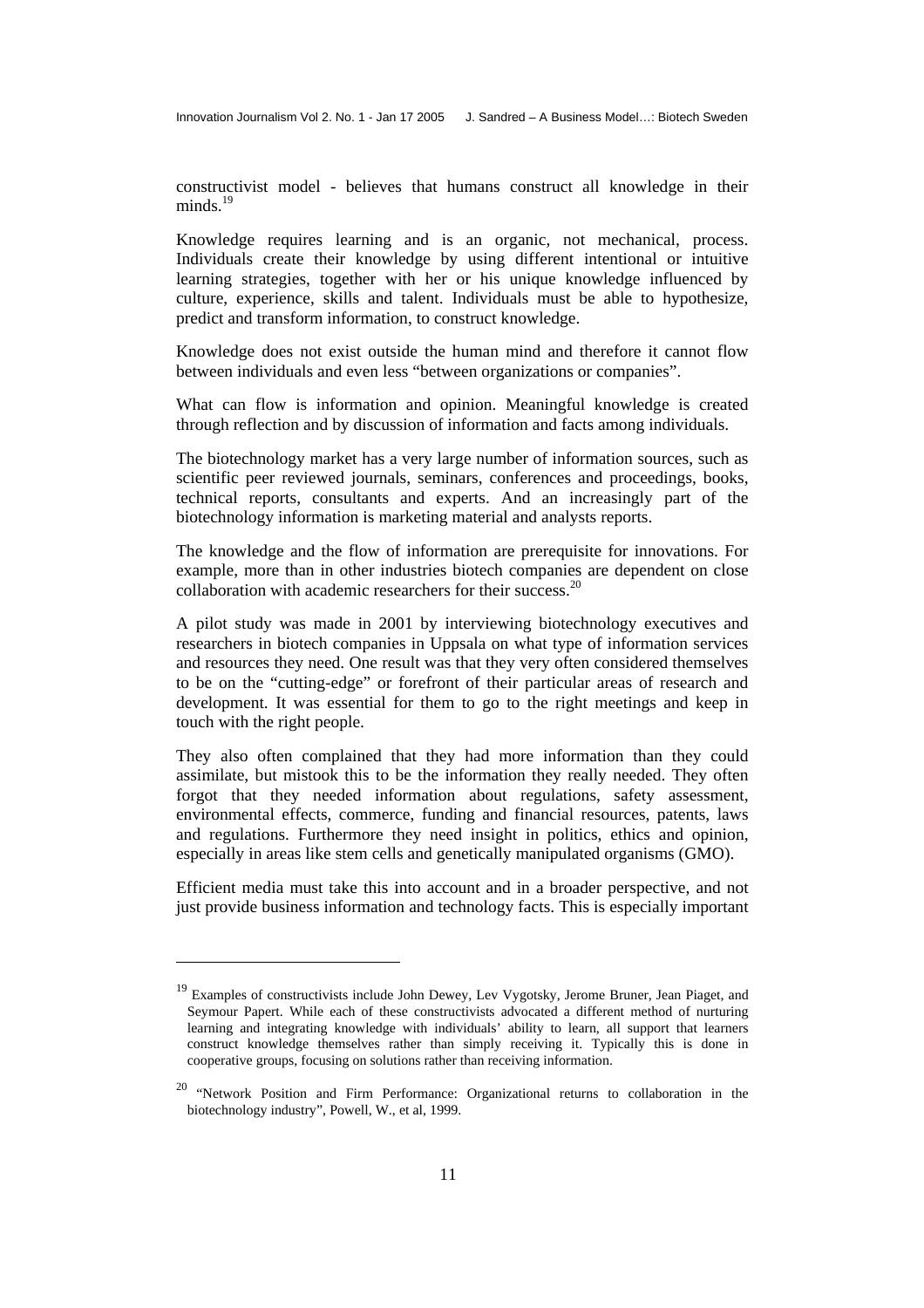<span id="page-11-0"></span>within the biotechnological field, as biotechnological innovations are created through a complex system in which public and private organizations interact.

#### 2.1.9 Analyze the Interaction Within the Innovation System

The Swedish biotechnology innovation system is strongly dependent on public research organizations. There are eleven major public Swedish biotechnology research organizations, which collaborate with each other.

The strongest cluster of interaction is the Stockholm-Uppsala area. Karolinska Institutet in Stockholm has the largest amount of researchers and, as a consequence, has the most co-authorship on academic articles with other public research organizations.<sup>[21](#page-11-1)</sup>

But the science articles form only a small portion of the innovations within industry, although they together with patents are important tools for firms to gain recognition and validation for the technologies they promote. It is likely that many academic researchers only agree to collaborate with industry if they have the possibility to publish their results. Even if Karolinska Institutet has the largest amount of co-authored articles with industry, it has a relatively low share of industry collaboration compared to other public research organizations in Sweden.<sup>22</sup>

A typical Swedish company in the biotech innovation system possesses core competencies that are based on science, research and development. However, as recognized above, these core competencies are typically very narrow and focused on a specific scientific discipline. They have to be complemented with competencies like regulatory, management, marketing and sales. This part is a scarce resource in Sweden. The number of professional executives and opinion leaders in the biotech industry in Sweden is rather limited and the majority has their background from the same company: Pharmacia in Uppsala. Thus, all of those influential persons know each other, which on one hand facilitates involvement in joint projects, but on the other leaves the executives in a backwater. Most of them have the same experience – a large multinational company and insignificant understanding of entrepreneurship.

Therefore Swedish biotech companies are dependent on external networks as sources of intelligence as well as competencies related to marketing and

<span id="page-11-1"></span><sup>&</sup>lt;sup>21</sup> "Knowledge Production and Knowledge Flows in the Swedish Biotechnology Innovation System", Anna Nilsson, Anna Sandström, Ingrid Petterson, Centre for Medical Innovations Karolinska Institutet, 2001.

<span id="page-11-2"></span><sup>22</sup> Same as above.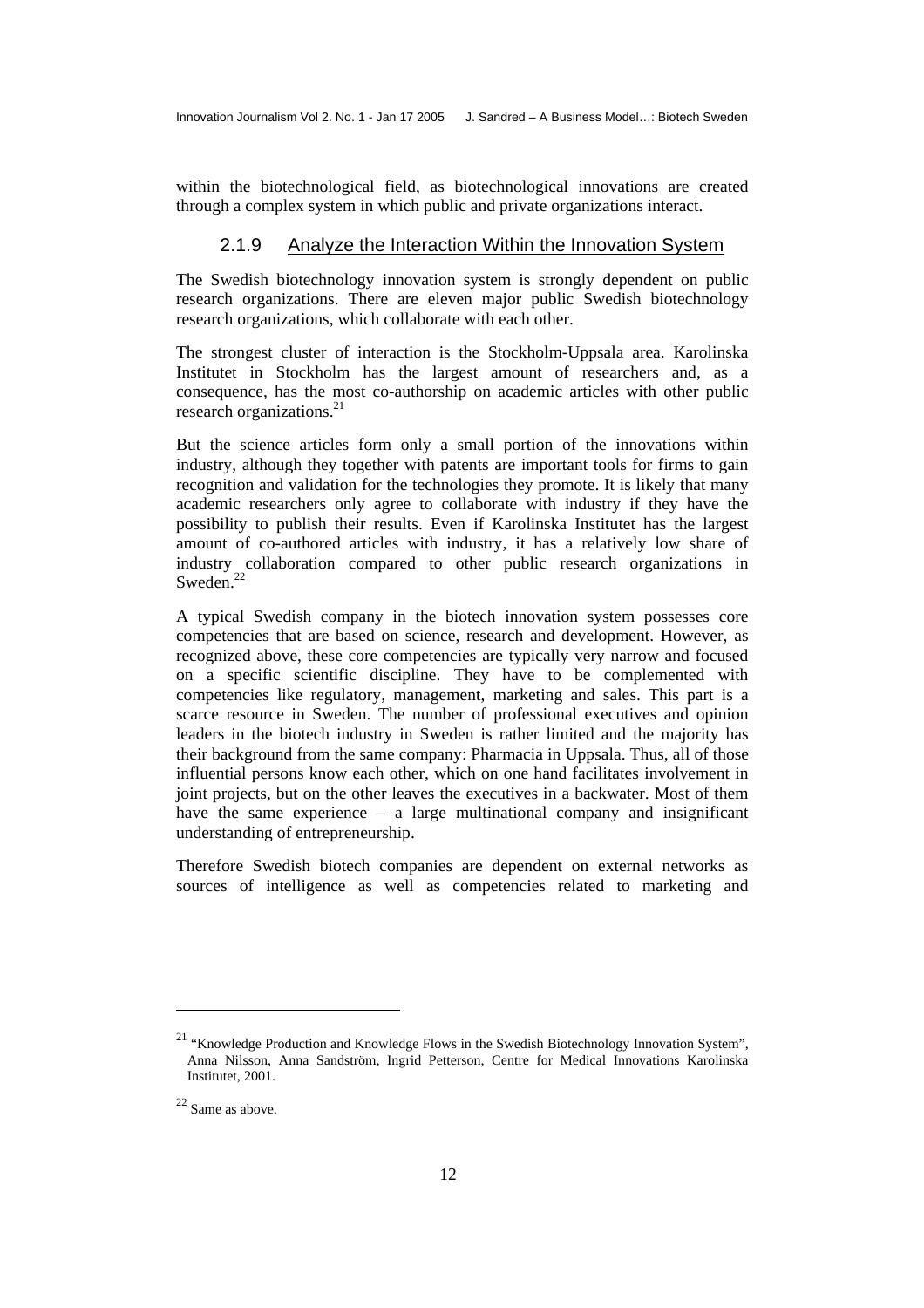<span id="page-12-0"></span>commercialization of pharmaceutical research. This is also the case for Finnish biopharmaceutical companies.<sup>[23](#page-12-1)</sup>

Swedish biotech companies establish links to larger firms, often to license their innovations to these companies, but also to get market data.

Small biotech companies often collaborate for access to the expensive analyst reports on potential markets for their inventions. Swedish biotech companies also collaborate with consultant companies working with related technologies that provide the biotech companies with insights in market potential and new application areas.

Another important channel for receiving information on trends is participation in various kinds of seminars and conventions.

#### 2.1.10 Identify the Actors in the Innovation System

Biotech Sweden was designed to be a "hub" in the biotechnology market. The magazine should provide the market with knowledge, information and news, and act as an arena for debate and opinion making.

Biotech Sweden should independently monitor and inform of what is happening in the biotech industry. The magazine should cover new findings, technology, products, finances and regulatory. When designing the magazine all of the actors that influences and/or is entirely dependent on the biotech market, were identified.

The actors in the biotechnology innovation system was identified as

- **The producers:** The biotech companies themselves
- **The researchers and developers**: Research institutions, academia
- **The financers**: VC, funds, financial institutions, analysts
- **The watchdogs:** The law firms and patent bureaus
- The creators of public opinion: Politicians, organizations and prominent individuals who form and influences public opinion, and laws that follows the technology and basic research development.
- **The service providers**: Provide the companies with infrastructure, tools, equipment, and so forth.

#### 2.1.11 Set Goals

l

The target group was estimated to 75,000 individuals in Sweden. The penetration goal was set to 25 percent within a year and the magazine should be profitable within 1 year. It is important to point out that these were not formal goals.

<span id="page-12-1"></span><sup>&</sup>lt;sup>23</sup> "Market Orientation of Knowledge Intensive Entrepreneurial Firms – Preliminary Evidence From Biotechnology Firms", Maija Renko, Turku School of Economics and Business Administration, Turku, Finland / Florida International University, Miami, USA, 2003.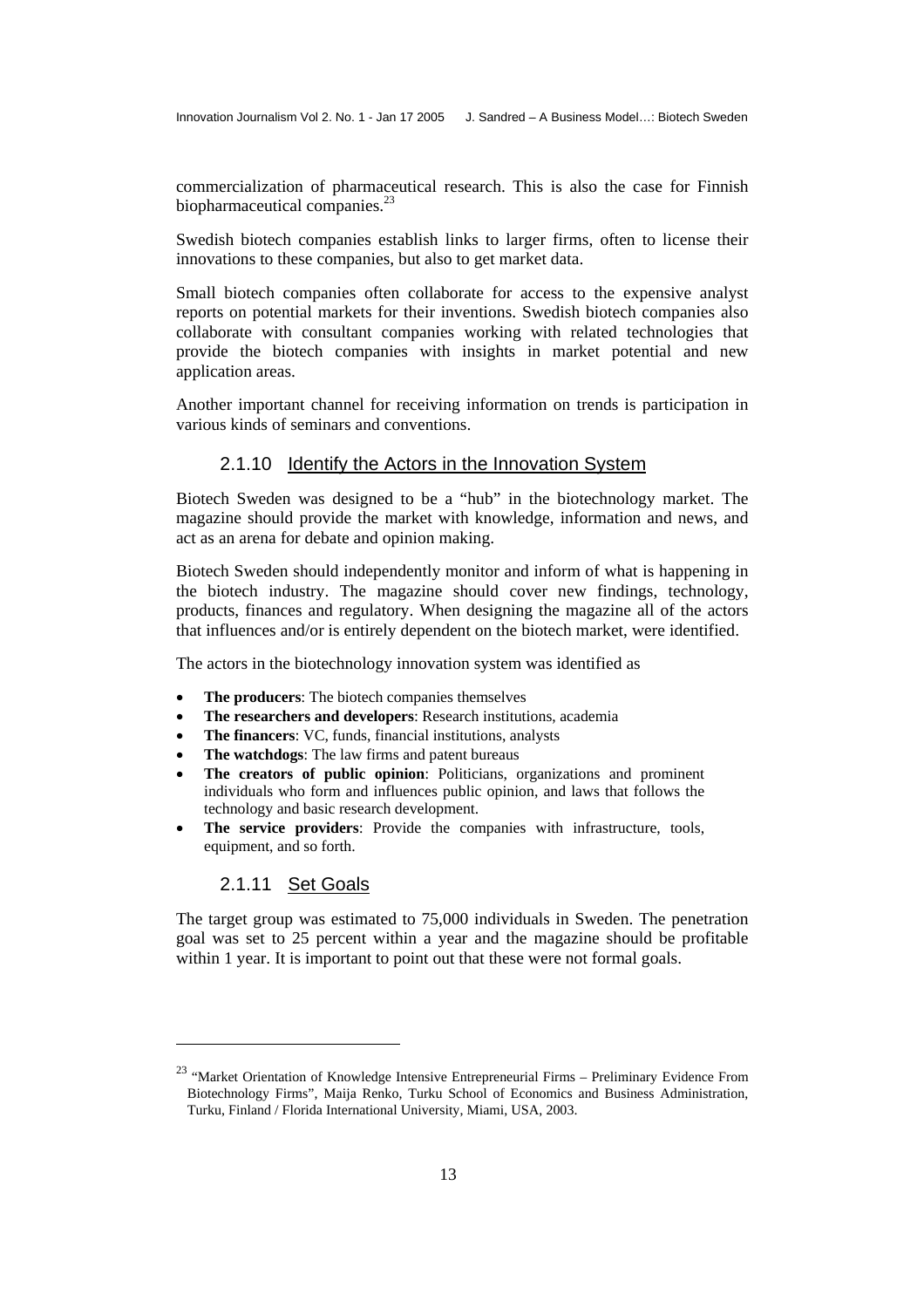#### 2.1.12 Find the Finance

<span id="page-13-0"></span>A new magazine is costly and there is a need for a financially strong supporter. After several Swedish publishing houses turned down my prospect, Fredrik Bernsel, Editor-in-chief of Nätverk & Kommunikation at IDG Sweden, in November 2001 got interested in the idea of a Swedish magazine for the biotech industry, based on the innovation system.

IDG Sweden AB is a wholly owned subsidiary to International Data Group Inc. IDG is the world's largest publisher of IT-related information. The company was founded in Boston in 1964 and had 2003 a revenue of \$2.58 billion and more than 12,000 employees in 85 different countries. The IDG magazines have 100 million readers worldwide, every month. In total IDG publishes more than 300 IT and business magazines, has 300 web sites, produces and sells 4,000 book titles in 38 languages and more than 168 globally branded conferences and events.

IDG Sweden was founded in 1983. Today, the company has more than 200 employees; among those around 80 is editorial staff at the company's different magazines and web sites. IDG Sweden publishes 15 IT and business magazines, web sites, recruitment services for IT professionals, events, conferences and seminars, and reprints.

# 3 Putting Together the Publication

IDG Sweden uses six phases in their magazine development model.

- 1. Write a short memo that includes everything from concept, or editorial idea, dummy and table of content, to sales promotion. Special emphasis is put into a sales letter. By that you make the business idea more clear. If that is not possible the idea was too fuzzy.
- 2. Let selected customers and readers evaluate the concept. By that you get a feeling for if there is a market for the magazine. Here usually two out of five ideas fall.
- 3. Develop a budget and a schedule for the project.
- 4. Engage a project team. This is considered the most important phase. A group formed by the wrong persons can spoil the project. A well functioning group can take a moderate business idea to a success.
- 5. Put together an advisory board.
- 6. In the sixth phase the business development group within IDG Sweden is coaching the project during the first 12 months.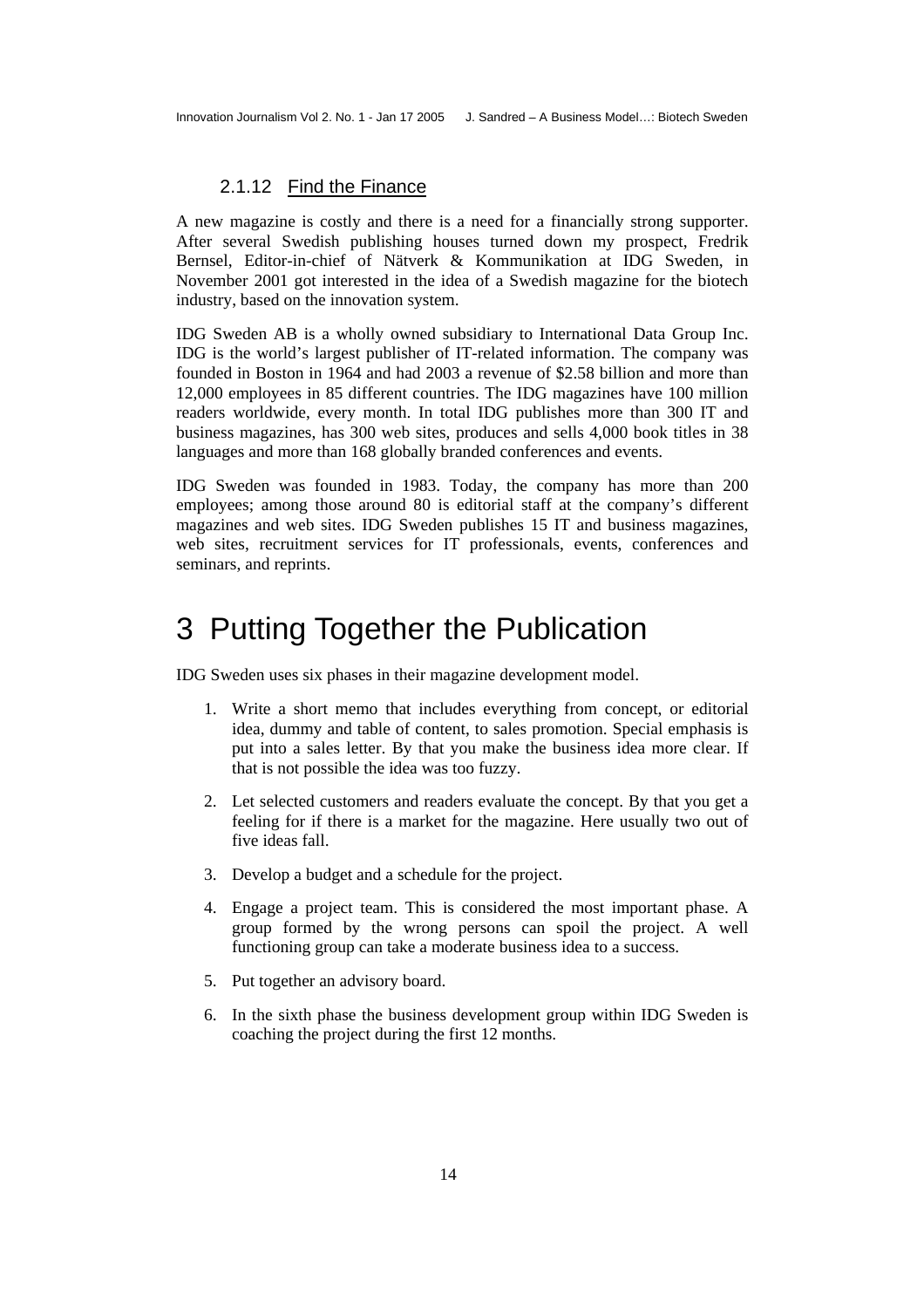## <span id="page-14-0"></span>**3.1 The Challenges**

#### 3.1.1 Publisher Unfamiliar with the Biotech Market

IDG had no knowledge in biotechnology or the biotech market. The company's expertise was solely in IT and telecom. Consequently all personnel must be educated. This was done informally by the author and Fredrik Bernsel at the office and at "publisher meetings" together with the sales people and potential advertisers.

#### 3.1.2 Biotech Market Unfamiliar with News Media

To discuss and get information on the readers' needs, and also to get credibility on the market, an editorial advisory board was formed with representatives from the industry, academia, venture capital and science parks. The board helped to create the basic content requirements for the magazine and also gave important input on the actors in the biotechnology market.

#### **The advisory board of 2001–2003**:

#### **Academia**

**Mathias Uhlén**, Prof. Microbiology, KTH - Royal Institute of Technology

**Lena Kjellén**, Prof. Med. Biochem. and Microbiology, Uppsala University

#### **Finance**

**Folke Meijer**, CEO Karolinska Institutet Holding AB

**Ingvar Wiberger**, PhD. CEO SLU Holding AB, Swedish University of Agricultural Sciences

#### **Science Parks**

**Per Lindström**, Project Manager Uppsala Science Park, Uppsala University

**Bent Christensen**, CEO Medicon Valley Academy A/S, København

#### **Industry**

**Lars-Eric Utterman**, Executive VP Proteomics, Amersham Biosciences

**Hans Hultberg**, Director Global Discovery Alliances, Astra Zeneca

**Håkan Englund**, VP Business Devlpmt & Licensing, Pharmacia Diagnostics

**Marianne Bäärnhielm**, Communications Manager, Pharmacia Corp

**Tomas Moks**, PhD. VP Commercial Development, Biopharm, Biovitrum

**Maris Hartmanis**, PhD. CEO Gyros Microsystems

**Björn O. Nilsson**, PhD. President, KaroBio

**Sven Andréasson**, CEO Active Biotech

**Erik Walldén**, CEO Pyrosequencing

In the months before launch, we found that Swedish biotech companies were not as ad-savvy as IT companies. We found that we had to teach them the business model of a trade publication and what market opportunities it can give advertisers.

IDG Sweden had successfully tried the idea of hosting dinners – "Founders Club" – for prospective advertisers; the first occasion was when the company launched the magazine Industry Standard.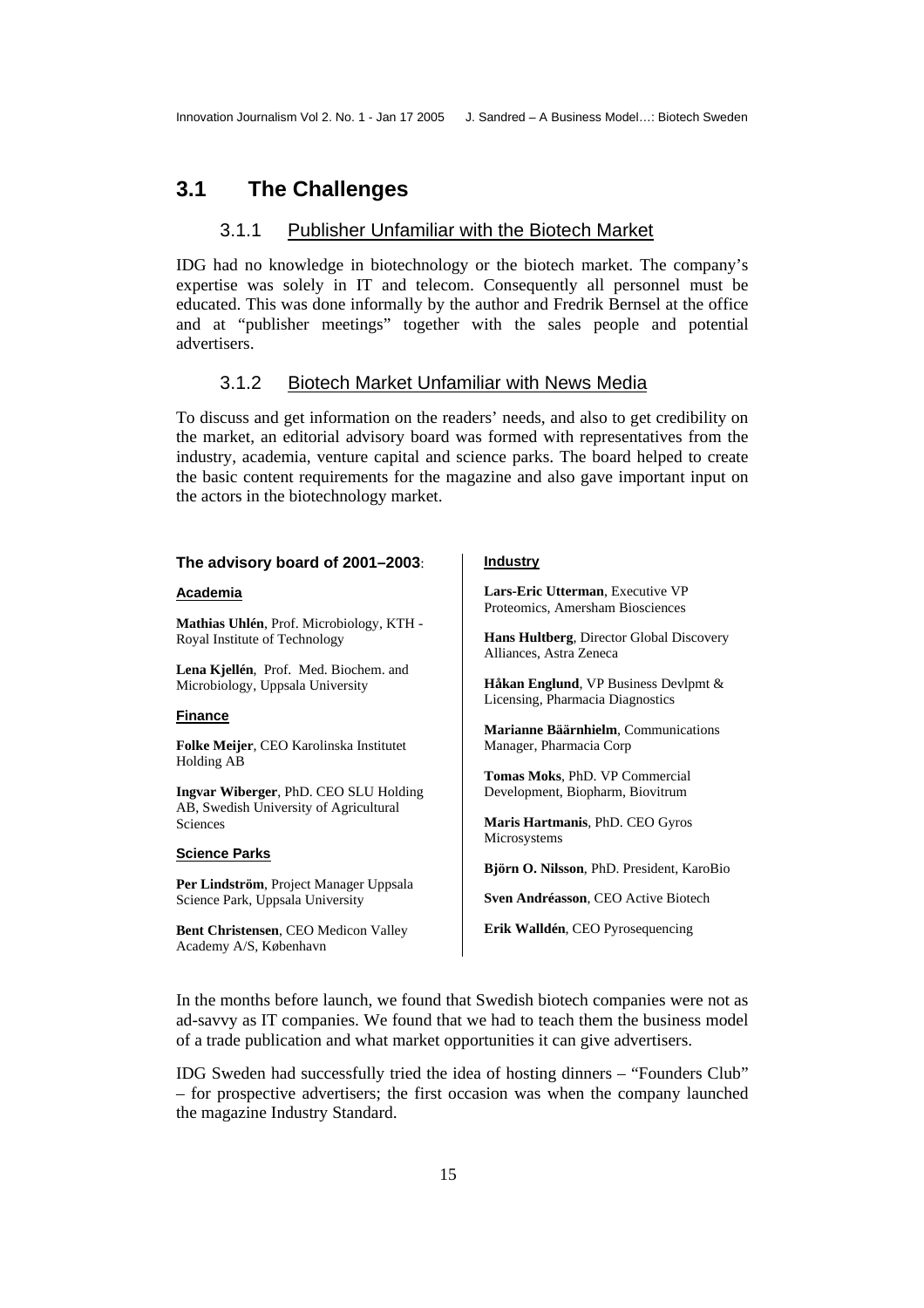<span id="page-15-0"></span>As a result, IDG Sweden hosted the first "Biotech Founders Club" dinner on April 16 as a way to attract new advertisers to new publications. Marketing staff from biotechnology or related companies met more experienced peers from other businesses to exchange ideas and ask questions. The staff presented the Biotech Sweden concept and how it serves the biotechnology market.

It is of importance to note that IDG Sweden does not deal with contract publishing. The business model is founded on independent good, impartial reporting to make a highly credible magazine. The editorial staff editorial decisions are made separate from the ad sales staff. It is not possible for the sales department, or any advertiser for that matter, to buy editorial content.

But the magazines are also commercial products. To develop a magazine is collaboration between the all the different parts, like editorial, sales, subscription, etc. It is not possible for the various parts to work totally independently of each other.

#### 3.1.3 No Market Directories or Databases

As the biotechnology market was brand new there were no mailing list or address register to buy. The commercial address registers like Micromedia and Postens Adressregister PAR, only register job titles and is crude in differencing high-tech companies.

The final register was a combination of a huge number of sources.

## **3.2 The Benefits**

There was no international competition. A pilot study showed that the target group read various magazines like Nature, Science, Cell, The Scientist, various patent magazines or general daily papers.

Still there is no other magazine with the same concept as Biotech Sweden.

#### 3.2.1 Quick Establishment

Timeline of Biotech Sweden:

- 1<sup>st</sup> December 2001, idea formalized
- $16<sup>th</sup>$  January 2002, officially announced
- $20<sup>th</sup>$  March 2002, First issue BiotechVärlden, published by E+T Förlag AB
- 21<sup>st</sup> March 2002 Kemivärlden Biotech (supplement), published by

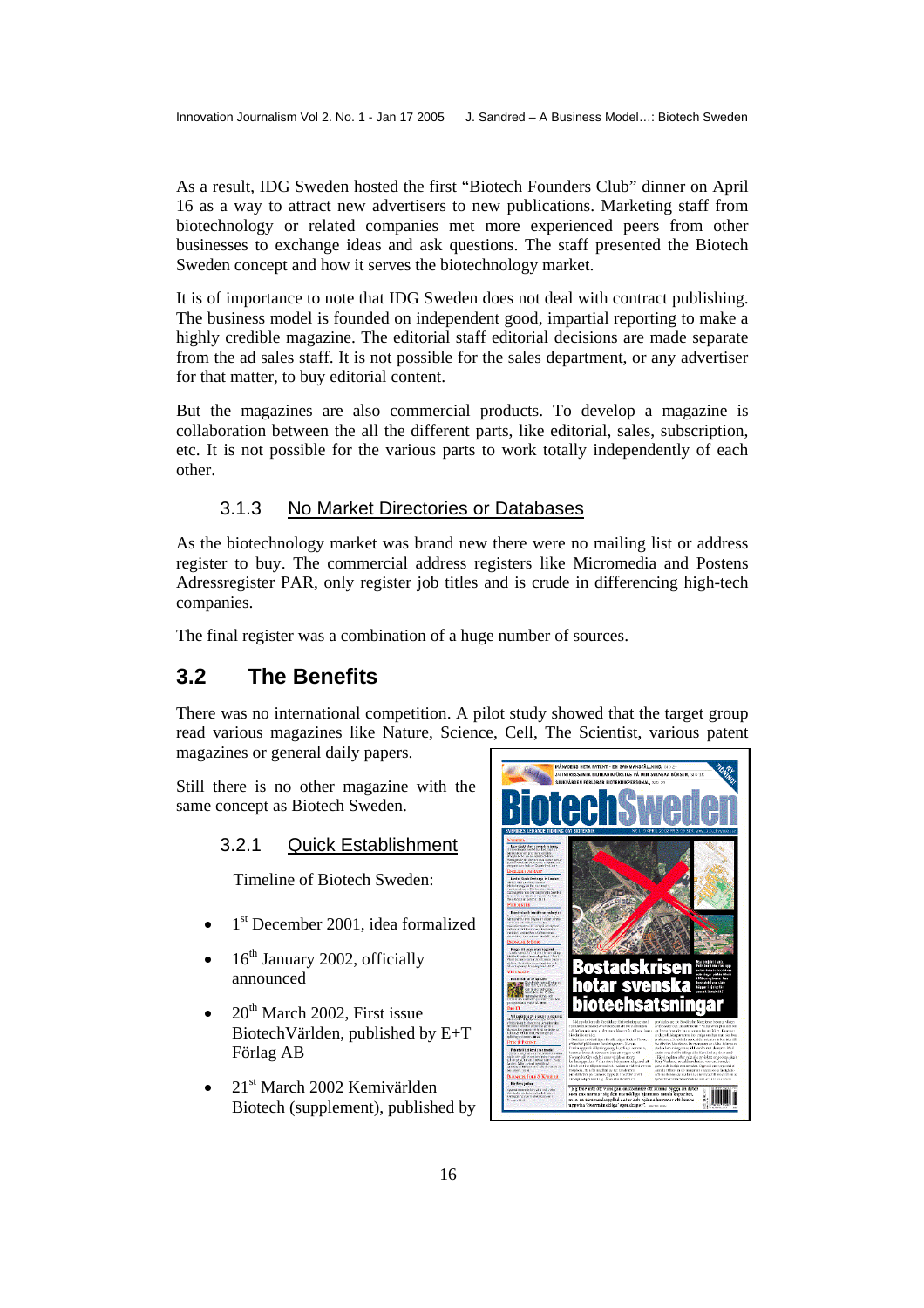<span id="page-16-0"></span>Mentorgruppen AB

 $9<sup>th</sup>$  April 2002, first issue of Biotech Sweden launched (pictured to the bottom right on the previous page)

A magazine must be established quickly. It took approximately four months from the first idea until the first issue of Biotech Sweden was on the market.

During that time two other Swedish publishing houses, E+T Förlag AB, and Mentorgruppen AB, announced competing magazines. One, BiotechVärlden from E+T Förlag AB, was already on the market as a newsletter in October 2001. Biotech Sweden was officially announced on  $16<sup>th</sup>$  January 2001. BiotechVärlden was then quickly refocused to a general business magazine in tabloid format for the biotech market and the first tabloid version was published  $20<sup>th</sup>$  March. The day after Kemivärlden Biotech from Mentorgruppen AB was published a supplement to

Kemivärlden, the major Swedish trade publication for the chemistry industry market. We knew that both E+T Förlag AB and Mentorgruppen AB were working on competing magazines so we were not surprised. There was actually and advantage - more magazines gave more credibility to the biotechnology publishing market as such. And it helped to bring Swedish biotech magazines to the attention of the biotech market. We tried to learn from the market's reaction to the magazines and made some last minute adjustments to our product. We were all the time convinced that we had the winning concept.

In August 2002 Biotech Sweden acquired BiotechVärlden and a combined magazine was published (pictured to the right).



Biotech Sweden AB, a wholly owned subsidiary to IDG Sweden AB, was formed.

#### 3.2.2 Choosing the Market

The Swedish biotechnology market consisted in 2002 of slightly more than 300 companies, but most of them were very small, mostly one-man firms with a PhD and a patent. To be an actor on the market a company must have products or services to sell, and also be interested in buying products and services.

The various niches in the Swedish biotechnology market were identified to be: Agrobiotechnology, Bio-IT, Biomaterial, Bioproduction, Biotech Suppliers and Distributors, Biotech Suppliers and Manufacturers, CRO (Contract Research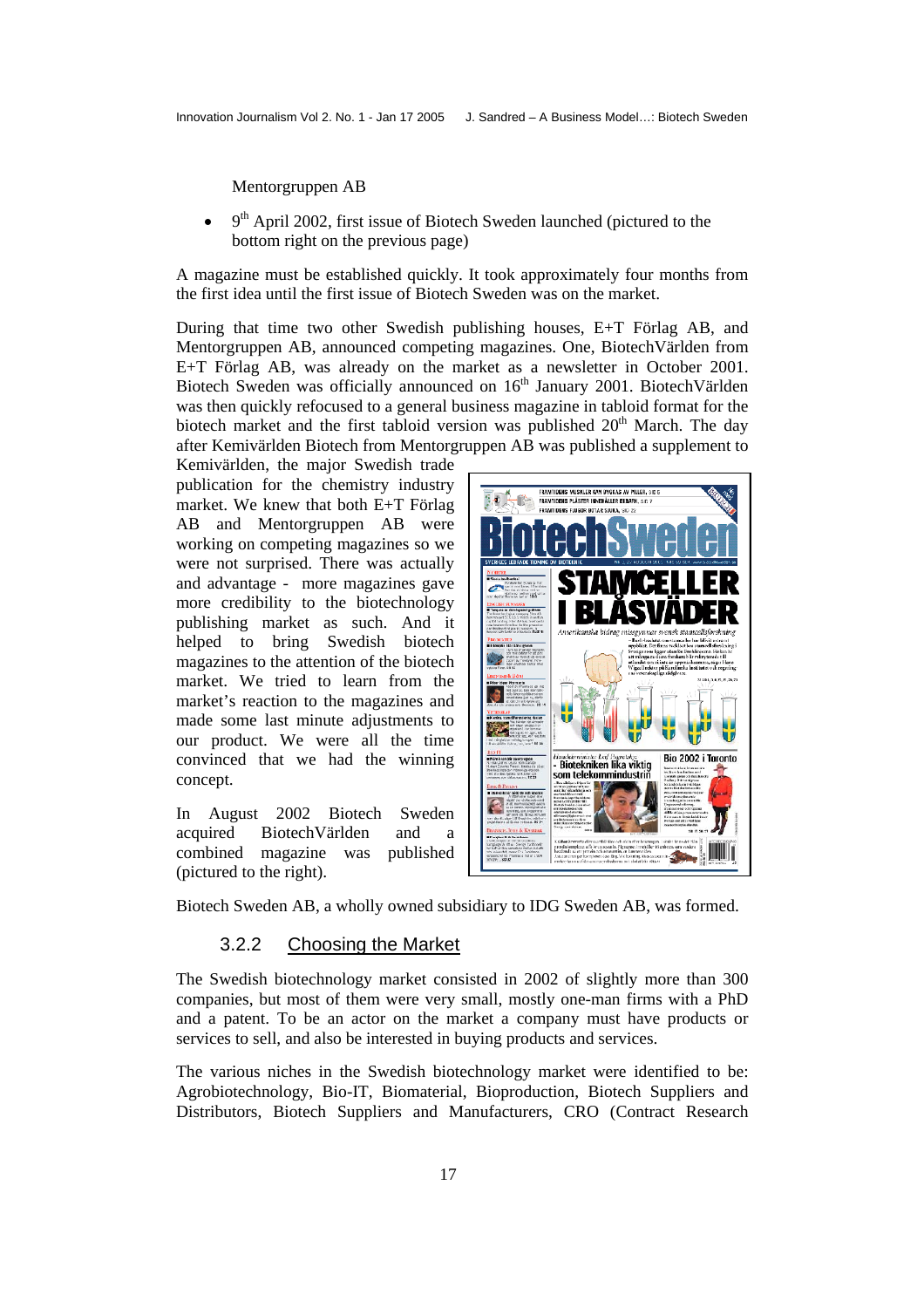<span id="page-17-0"></span>Organization), Diagnostics, Functional Food/Health Products, Pharmaceutical, Veterinary Medicine, Intellectual property, Drug Design and Services.

#### 3.2.3 Initiating Market Activities

Biotech Sweden is the official membership magazine for Swedish biotech organization SwedenBio.

Biotech Sweden also partners with Naturvetareförbundet, the Swedish Association of Scientists, where the members can get a 30 percent discount on the one-year subscription.

Biotech Sweden is the official magazine for the Scandinavian trade show trade Biotech Forum.

Biotech Sweden is also an active member in TNC Biotermgruppen.

# 4 The Result

# **4.1 Readership Penetration and Composition**

According to Tidningsstatistik<sup>24</sup>, the Swedish Bureau of Circulation, there were on 11<sup>th</sup> November 2003 14,900 audited subscribers, whereof 12,900 controlled circulation (non-paying) and 2,000 paying subscribers. This gives a penetration of the target group of 19.87 percent.

| Key persons in the Swedish biotech industry                                                    | 45 % |
|------------------------------------------------------------------------------------------------|------|
| Academia, universities, research institutes                                                    | 20 % |
| Research and laboratory personnel                                                              | 15 % |
| Key persons in industries directly associated to or dependant on the biotechnology<br>industry | 7%   |
| Research physicians                                                                            | 5 %  |
| Finance sector, VC, Investors                                                                  | 3 %  |
| Patent agencies, lawyers                                                                       | 2 %  |
| Politicians, members of parliament, political ombudsmen                                        | 2 %  |

# **4.2 Reader survey**

A reader survey was performed in May 2003. Originally the reader survey was intended to check the "market value" of the readers by mapping their places of work, budget responsibilities, and levels of decision-making. The aim also was to

<span id="page-17-1"></span> $24$  Tidningsstatistik AB.<www.ts.se>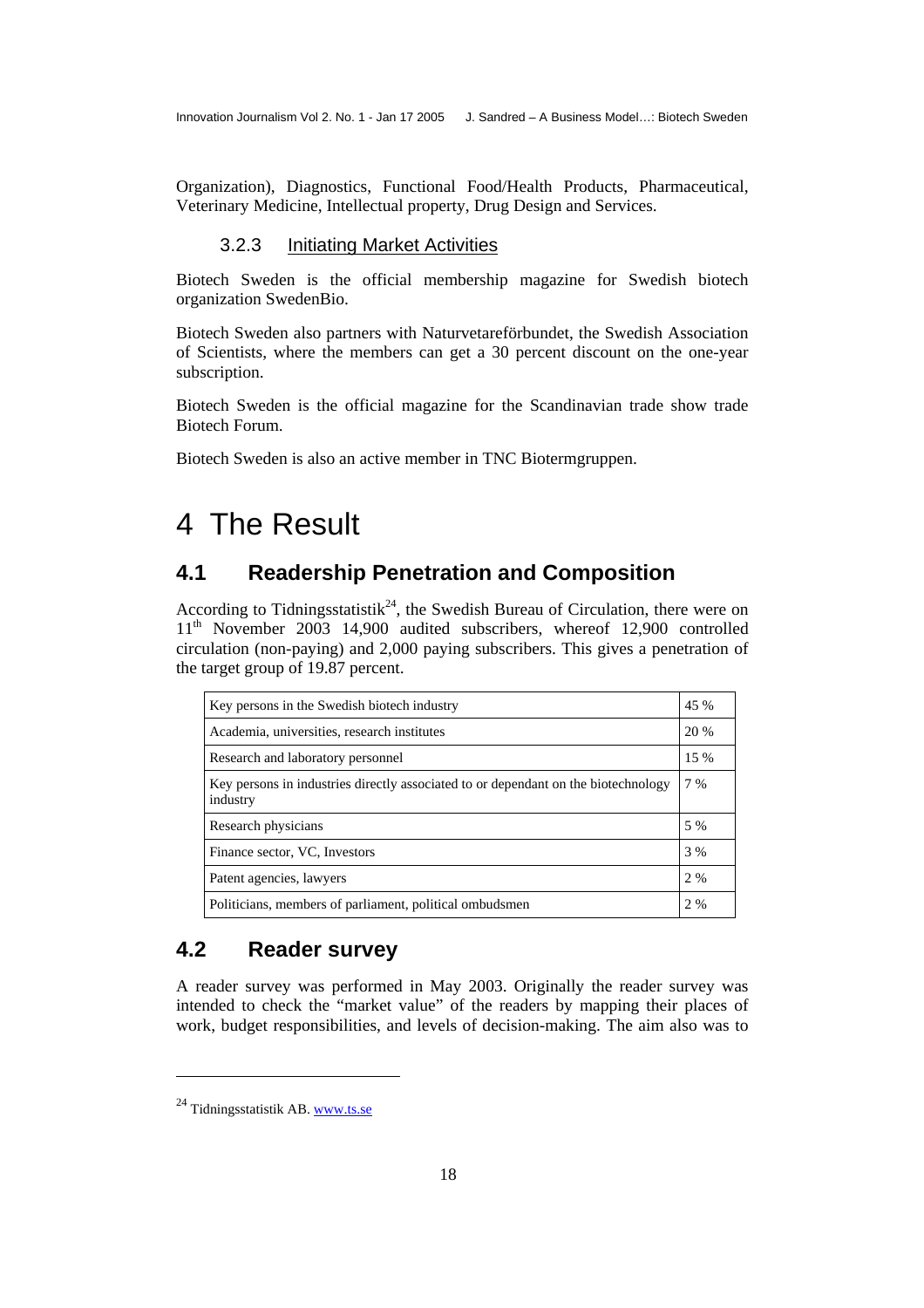<span id="page-18-0"></span>check if the editorial content in the magazine corresponded to the readers' requirements and needs.

The survey was not performed with a research publication in mind, such as this report. The results are not statistically exact, they should be seen as an indication of how the magazine was received by the target group. It should be noted that the data can be used for indicating how the readership matches the innovation system.

The result of the full survey (16 questions) is owned by Biotech Sweden and will not be disclosed here. In this report we focus on three questions: 1) The quality of the magazine, 2) Which of the covered areas the readers would like to see more of, and 3) Which general areas the readers are interested in. These questions indicate how well the magazine corresponds to the readers information need.

The survey was carried out as a questionnaire mailed to a number of randomly chosen readers. The survey was voluntary. No compensation was given. Number of respondents was 80.

Science and research news is – not surprisingly –by far the most popular section in the magazine. Science often gets very high reader appreciation in magazines. The second most popular sections are general news and feature articles. Here the opinions are quite varying. This is probably due to the breadth of the magazine's readership. The English news summary is the least popular section, which is not a very big surprise.



#### 4.2.1 Data: Perceived Quality of the Magazine

1. Quality of the magazine Average Standard deviation Number of respondents No answer

| Overall quality                  | 3.7 | 0.66  | 77 | 3 |
|----------------------------------|-----|-------|----|---|
| Quality of facts and data        | 3.8 | 0.68  | 74 | 6 |
| Well-written                     | 3.6 | 0.77  | 76 | 4 |
| Trust in writers and editors 3.7 |     | 0.78  | 75 |   |
| Use in work                      | 2.9 | 1 1 7 | 76 |   |

The question "use of the magazine in my work" has a greater spread than the other.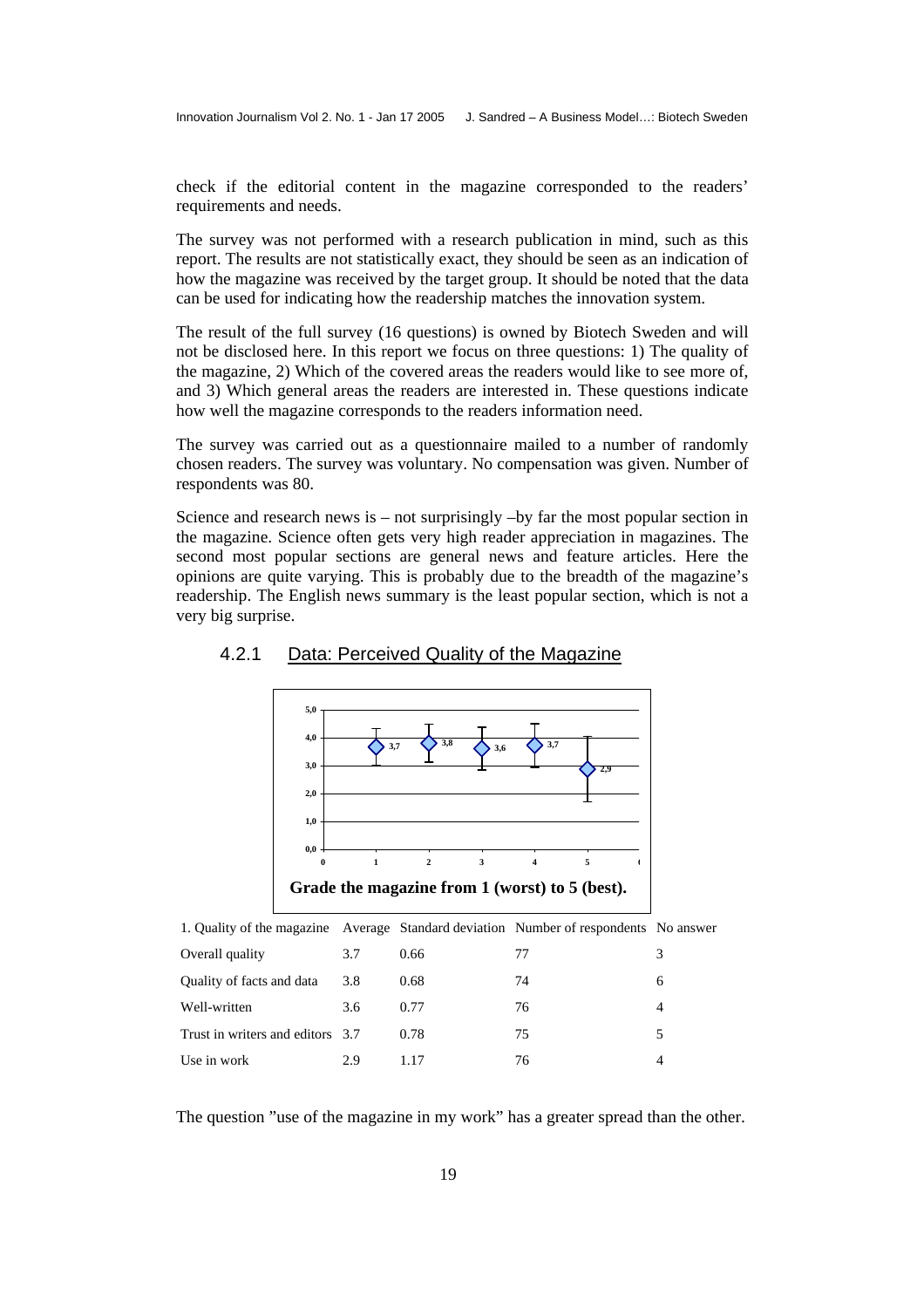

## <span id="page-19-0"></span>4.2.2 Data: Popularity of Sections and Areas

**Grade the importance of the sections in the magazine from 1 (less important) to 5 (very important).** 

| 2. I would like to read more about          | Average | Standard<br>deviation | Number of<br>respondents | No<br>answer   |
|---------------------------------------------|---------|-----------------------|--------------------------|----------------|
| News – Swedish biotechnology                | 4.5     | 0.77                  | 76                       | $\overline{4}$ |
| News - International biotechnology          | 4.3     | 0.89                  | 75                       | 5              |
| Laboratory equipment                        | 2.7     | 1.14                  | 73                       | 7              |
| Economy news                                | 3.3     | 1.28                  | 76                       | 4              |
| Stock exchange list $+$ recommendations 2.6 |         | 1.38                  | 75                       | 5              |
| Science news                                | 4.4     | 0.70                  | 74                       | 6              |
| BioIT (bio informatics)                     | 3.5     | 1.24                  | 72                       | 8              |
| Ethics and patent                           | 3.3     | 1.06                  | 73                       | 7              |
| Trade, job and career                       | 3.4     | 1.29                  | 73                       | 7              |
| English news summary                        | 2.1     | 1.20                  | 72                       | 8              |
| Editorial, opinion and columns              | 2.9     | 0.96                  | 74                       | 6              |
| Book reviews                                | 2.6     | 1.20                  | 73                       | 7              |
| Feature stories                             | 3.8     | 0.98                  | 75                       | 5              |
| Profiles                                    | 3.5     | 1.04                  | 74                       | 6              |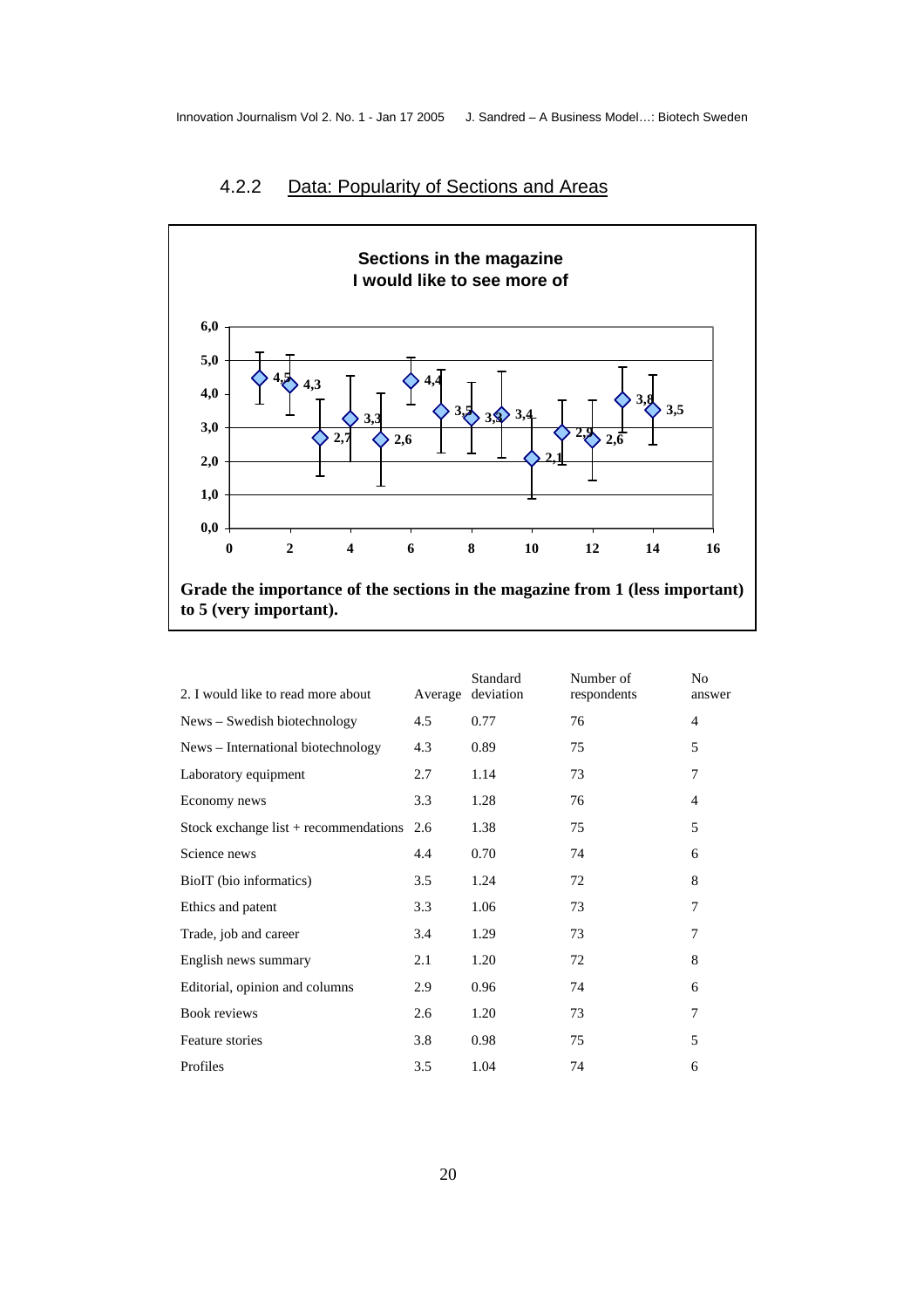<span id="page-20-0"></span>

| 3. Areas I would like to read more about Average deviation |     | Standard | Number of<br>respondents | N <sub>o</sub><br>answer |
|------------------------------------------------------------|-----|----------|--------------------------|--------------------------|
| Pharmaceuticals                                            | 3.9 | 1.11     | 71                       | 9                        |
| Material development                                       | 3.4 | 1.09     | 69                       | 11                       |
| Forestry, food, crops                                      | 3.1 | 1.22     | 71                       | 9                        |
| Environment                                                | 3.4 | 1.14     | 72                       | 8                        |
| Research                                                   | 4.4 | 0.88     | 74                       | 6                        |
| Bio production                                             | 3.8 | 1.05     | 73                       | 7                        |
| Management                                                 | 2.9 | 1.35     | 73                       | 7                        |
|                                                            |     |          |                          |                          |

The last question "management" shows greater spread than the other questions.

#### 4.2.3 Survey Result Summary and Action Plan

In summary the readers gave the magazine good marks, above average. The reader survey also showed that the readers disliked the economy section. Therefore the economy section was redesigned in 2003 to include stock-exchange quotations with annotations and grades from analysts.

The economy section was also enlarged with more indicators. The section now includes monthly table of important large deals like takeovers, joint ventures, patent agreement, milestones payments and so forth. It also has monthly tables of important clinical trials with result: new, ongoing, failed, success, FDA approved.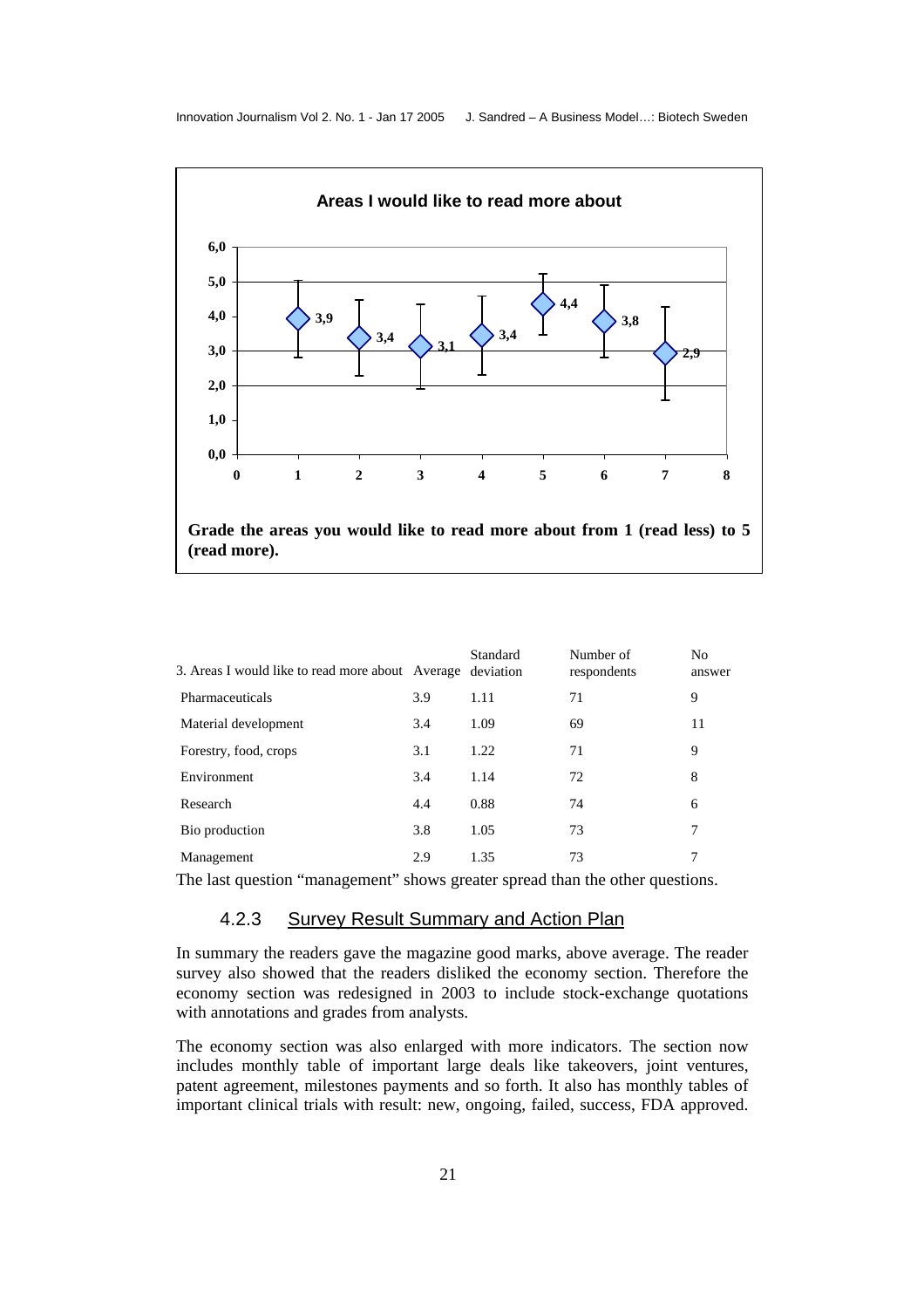<span id="page-21-0"></span>In addition it has biotechnology stock indexes from the Stockholm Stock Exchange, Nasdaq and NYSE and general indexes.

## **4.3 Additional Products**

#### 4.3.1 The Swedish Biotech Industry Guide

Biotech Sweden enlarged its product family in 2003 with the Swedish Biotech Industry Guide. It is a yearly directory and reference guide on the Swedish

biotechnology market. It includes relevant and up to date information about companies in Sweden that are working in and around the biotech industry, today more than 300, like research companies, contract companies, and drug companies equipment manufacturers. The categorization is based on the companies' own descriptions of their fields of activities.

The Swedish Biotech Industry Guide targets primarily investors outside Sweden, but also serves as a guide for the industry.

It was introduced at the BIO 2004 Annual International Convention arranged by the trade organization  $Bio^{25}$ , the world's largest organization  $Bio^{25}$  $Bio^{25}$ , the world's largest biotechnology event.



The Swedish Biotech Industry Guide comes with an accompanying on-line database, available free for subscribers. It is only available to full-year subscribers in Sweden, but is outside Sweden available free from the partners Vinnova, Swedish Trade Council Exportrådet, and Invest in Sweden Agency, at Swedish embassies and Consulate-general.

It is published in cooperation with Vinnova, the Swedish Trade Council Exportrådet, Invest in Sweden Agency, and Connect Sweden.

#### 4.3.2 The Scandinavian Biobusiness Report

The newsletter Scandinavian Biobusiness Report was officialy launched at the Bio 2004 conference in San Francisco, in June 2004. It is a pdf-based monthly newsletter covering the Scandinavian biotechnology industry. The newsletter consists of:

- A summary of the most important financial news from the Scandinavian Biotech Region.
- An in-depth analysis of one Scandinavian company, including products, therapies, trials and worldwide competitors.

<span id="page-21-1"></span><sup>25</sup> www.bio.org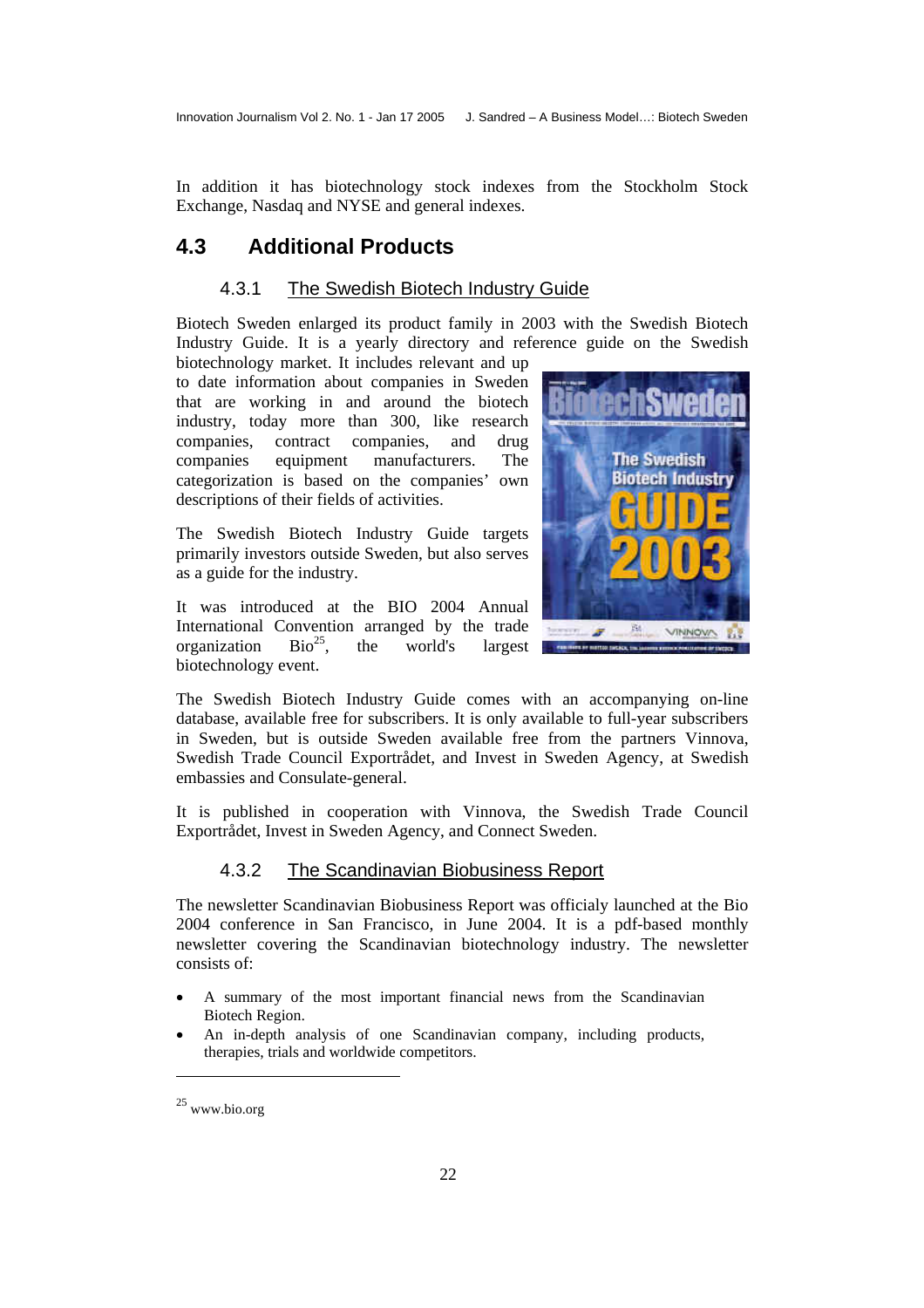- <span id="page-22-0"></span>• Listings of all important ongoing clinical trials in Scandinavia.
- One stock market analysis with buy/sell recommendation.
- Comments and punch-hard recommendations on all the public stocks traded in Scandinavia.
- All intelligence assembled by analysts and reporters working from within the region itself.

The primary target group is venture capitalists and investors, but also the decision-makers in the industry.

#### 4.3.3 Biotech Scandinavia

A pan-Scandinavian magazine is planned to be introduced during Spring 2005. It will cover the Scandinavian biotechnology market, with focus on innovation regions such as Stockholm-Uppsala Bioregion, Medicon Valley (Copenhagen, Malmö, Lund), and Medcoast (Gothenburg, Oslo).



### **4.4 Economic accomplishments**

l

Biotech Sweden debuted in April 9, 2002, with an initial print run of 27,000 and a subsequent controlled circulation of 20,000. The first issue set an IDG Sweden record for the highest ad/edit ratio (more than 40 percent ads) of any of the company's launches.<sup>[26](#page-22-1)</sup>

Biotech Sweden also increased the revenues of the first quarter of fiscal year 2004 (October – December) with 125.6 percent. The revenue growth was achieved in a otherwise slow advertisement market, driven by a strong increase in attention of new advertisers as result of a deep penetration of the market, combined with focused editorial and insights[.27](#page-22-2)

The November 2003 issue of Biotech Sweden, published in cooperation with the trade shows Biotech Forum 2003, was the largest biotechnology magazine so far produced in Sweden. The November issue was divided in two parts: the main magazine of 48 pages and a separate editorial trade show supplement of an additional 48 pages. Biotech Forum is Scandinavia's largest biotech event. It covers the biotech, medical, and health care sectors. In 2003 it took place at Stockholm International Fairs  $\mathrm{^{in}}$  November 26<sup>th</sup> to 28<sup>th</sup>.

<span id="page-22-1"></span><sup>&</sup>lt;sup>26</sup> "First Biotech Sweden receives high praise from biotech industry; staff educates new advertisers", Patricia Smith, IDG WorldUpdate, volume 32, no 14, 22 April 2002

<span id="page-22-2"></span><sup>&</sup>lt;sup>27</sup> "Biotech Sweden sets revenue record", Patricia Smith, IDG WorldUpdate, volume 33, no 42, 22 April 2002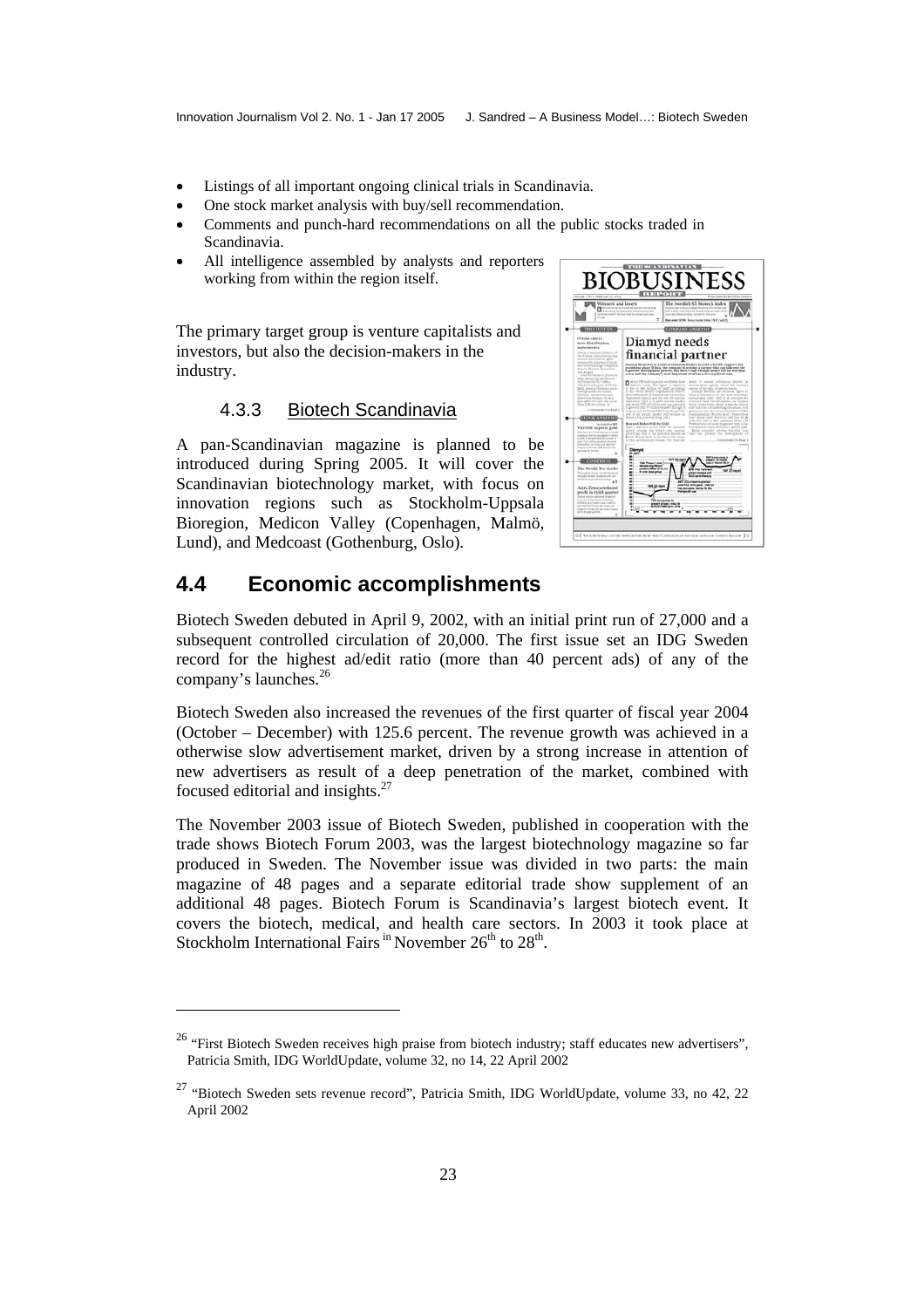<span id="page-23-0"></span>The ad rebate is not public. The ad/editorial ratio is usually around 35 to 43 percent.

# 5 Conclusions

**The success of Biotech Sweden shows that Innovation Journalism is a valid and successful business concept. It is a better approach to news coverage in a modern high-tech market. It also in a better way supply the actors with more suitable information in an innovation system.** 

**Innovation Journalism is a compelling and profitable way to serve the actors in the innovation system.**

# 6 Acknowledgement

I wish to thank the Biotech Sweden project team, (in alphabetical order) Kristina Andersson, Subscriptions; Fredrik Bernsel, Editor-in-Chief; Lennart Ekner, Sales; Olov Kalderén, Layout Editor; Jonas Lindholm, Sales Manager; Maria Nilsson, Webmaster; Sven-Erik Remmare. Whithout their excellent collaboration and achievements Biotech Sweden would still have been merely an idea, and not the successful reality it is today.

**Jan Sandred** is a Senior Consultant and Business Developer at GCI Stockholm, the Swedish headquarters of the GCI Group. He founded the magazine Biotech Sweden at IDG. Jan Sandred has twenty years of experience as a journalist and editor with a variety of Swedish technology and business magazines, such as Datateknik, Ny Teknik and Affärsvärlden. In 2004 he was a VINNOVA Innovation Journalism Fellow, hosted by the San Francisco Chronicle. He has written several books on IT, among them "Managing Open Source Projects", published by John Wiley & Sons and Ohmsha Ltd. (in Japanese). Jan Sandred has a B.Sc. in Chemistry and a M.Sc. in Mathematics and IT from the University of Uppsala. He also is educated in journalism at the Poppius School of Journalism in Stockholm. Between 1994 and 1999 he was member of the Board of Directors of the publishing house E+T Förlag AB. He is a frequent speaker and chair at seminars and conferences and has appeared as a guest commentator on Swedish TV2 news program Rapport, and News TV4.